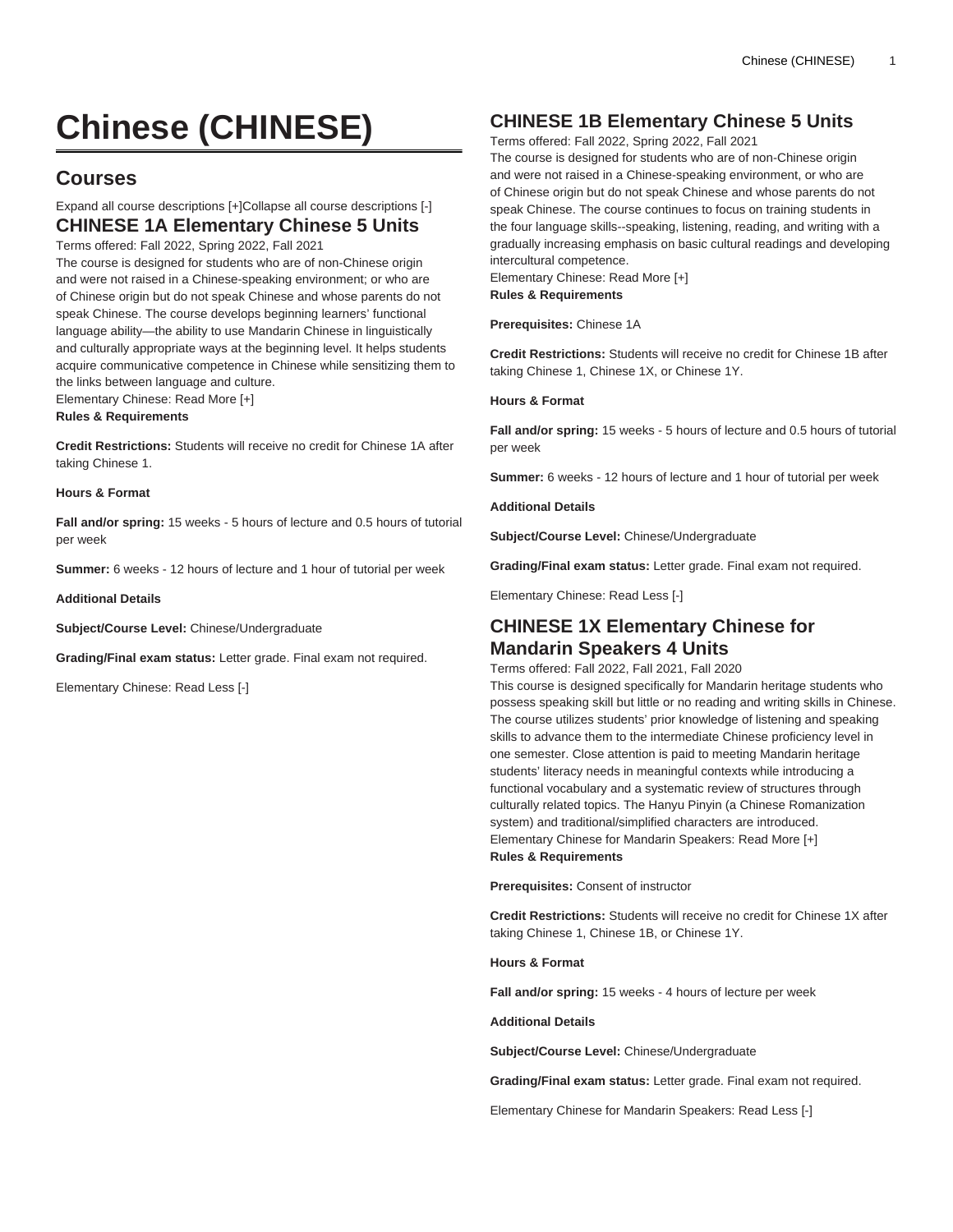# **CHINESE 1Y Elementary Chinese for Dialect Speakers 5 Units**

### Terms offered: Fall 2022, Fall 2021, Fall 2020

The course is designed for students who have had exposure to a non-Mandarin Chinese dialect but cannot speak Mandarin and possess little or no reading and writing skills in Chinese. The course helps students gain a fundamental knowledge about Mandarin Chinese and explore their Chinese heritage culture through language. Students learn ways and discourse strategies to express themselves and develop their linguistic and cultural awareness in order to function appropriately in Mandarinspeaking environments.

Elementary Chinese for Dialect Speakers: Read More [+] **Rules & Requirements**

**Prerequisites:** Consent of instructor

**Credit Restrictions:** Students will receive no credit for Chinese 1Y after taking Chinese 1, Chinese 1B, or Chinese 1X.

#### **Hours & Format**

**Fall and/or spring:** 15 weeks - 5 hours of lecture and 0.5 hours of tutorial per week

#### **Additional Details**

**Subject/Course Level:** Chinese/Undergraduate

**Grading/Final exam status:** Letter grade. Final exam not required.

Elementary Chinese for Dialect Speakers: Read Less [-]

### **CHINESE 3A Elementary Cantonese 4 Units**

Terms offered: Fall 2022, Fall 2021, Fall 2019

Elementary Cantonese 3A is designed for non-heritage learners with no prior knowledge of Cantonese, a regional variety of Chinese, introducing students to its use through oral, written and visual texts related to daily life. Topics include meeting people, shopping, leisure activities, telling the time, discussing daily routines, describing people and family members, and transportation, and students will compose texts in Cantonese that show the relationship between language and culture. Finally, the course develops students' awareness of socio-culturally situated language use and their ability to compare and negotiate similarities and differences between the target culture and their own culture. Elementary Cantonese: Read More [+]

**Hours & Format**

**Fall and/or spring:** 15 weeks - 4 hours of lecture per week

**Additional Details**

**Subject/Course Level:** Chinese/Undergraduate

**Grading/Final exam status:** Letter grade. Final exam not required.

Elementary Cantonese: Read Less [-]

# **CHINESE 3B Elementary Cantonese 4 Units**

Terms offered: Spring 2021, Spring 2020, Spring 1998 Elementary Cantonese 3B is designed for non-heritage learners who have successfully completed 3A or equivalent. The course encourages students to construct meanings in oral, written and visual texts related to daily life topics such as locating things and places, food and clothing, weather, giving advice, telephone conversations, and arranging meetings, and to compose such texts. The course continues to develop students' ability to understand the relationship between language and culture and to develop students' awareness as to how social and cultural situations affect language use, encouraging students to explore multiple meanings and better understand the nature of their interpretations based on their attitudes, belief, and experiences. Elementary Cantonese: Read More [+]

**Rules & Requirements**

**Prerequisites:** Chinese 3A

**Hours & Format**

**Fall and/or spring:** 15 weeks - 4 hours of lecture per week

**Additional Details**

**Subject/Course Level:** Chinese/Undergraduate

**Grading/Final exam status:** Letter grade. Final exam not required.

Elementary Cantonese: Read Less [-]

### **CHINESE 3X Elementary Cantonese for Heritage Speakers 4 Units**

Terms offered: Fall 2022, Fall 2021, Fall 2020

Elementary Cantonese for Heritage Speakers 3X is designed for native and heritage Mandarin speakers. These students share the knowledge of standard Chinese writing system with Cantonese speakers. They have an interest in speaking Cantonese and learning a Chinese subculture shared among Cantonese speakers. This course will introduce students to its use through oral, written and visual texts related to daily life. Topics include meeting people, shopping, leisure activities, telling the time, discussing daily routines, describing people and family members, transportation, and students will compose texts in Cantonese. Students will focus on vocabulary, linguistic knowledge, culture through expression analysis, and practical use of language.

Elementary Cantonese for Heritage Speakers: Read More [+] **Hours & Format**

**Fall and/or spring:** 15 weeks - 4 hours of lecture per week

**Additional Details**

**Subject/Course Level:** Chinese/Undergraduate

**Grading/Final exam status:** Letter grade. Alternative to final exam.

Elementary Cantonese for Heritage Speakers: Read Less [-]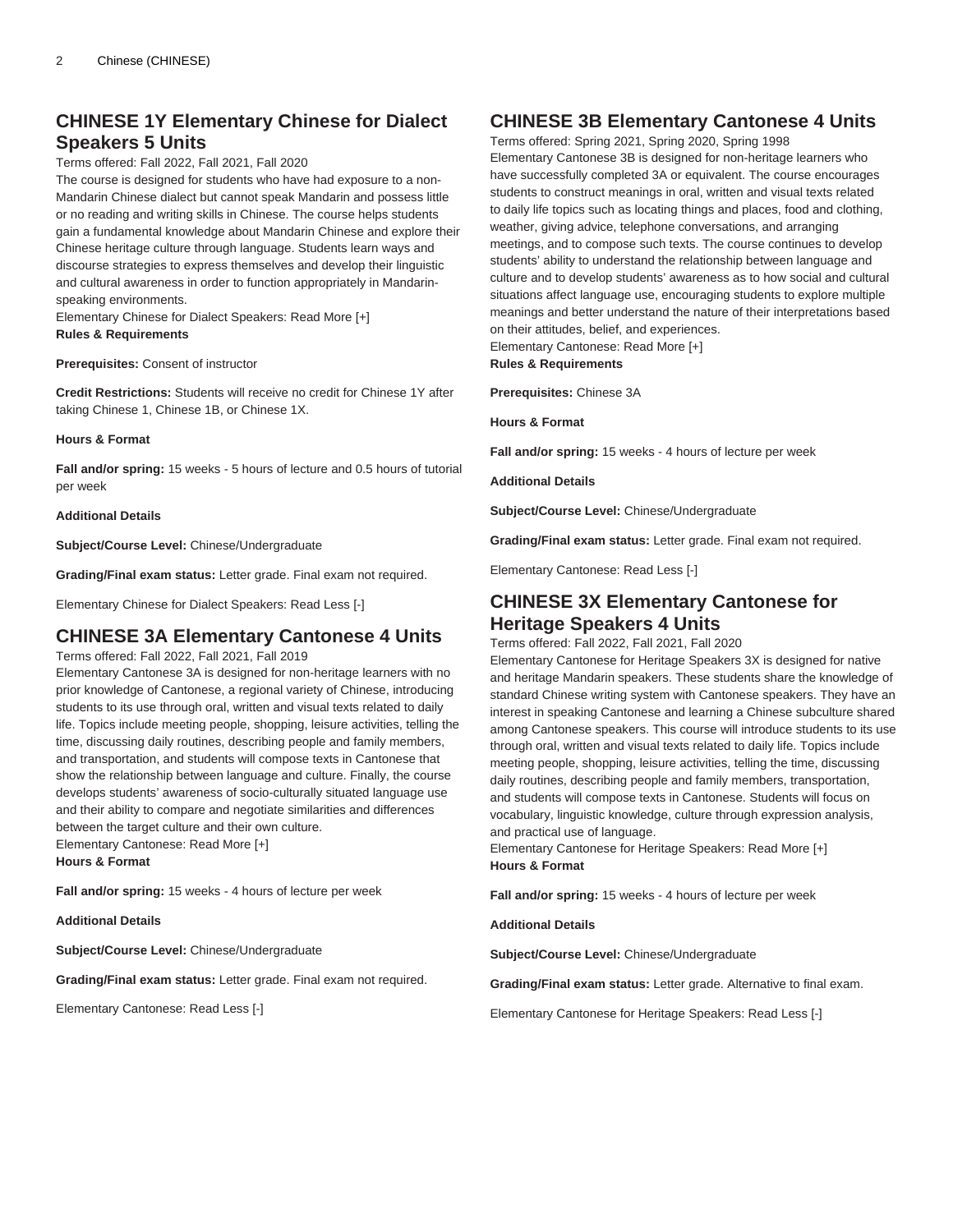# **CHINESE 5 Supplementary Chinese Conversation 4 Units**

Terms offered: Spring 2000, Fall 1999, Spring 1999

This course is offered to non-heritage speakers and those who were not raised in a Chinese-speaking environment. The course will provide practice and instruction in speaking and listening with emphasis on pronunciation, tone, rhythm and flow of Chinese. The course will include a review of Chinese 1A/B grammar and cover topics such as hobbies, making appointments, dining, travel and more in-depth discussions and activities through comparisons of Chinese and students' own cultures. The course will include small and large group discussions, presentations, debates and question and answer sessions. Students will work towards building confidence in expressing themselves and using the grammatical concepts learned in Chinese 1A/B.

Supplementary Chinese Conversation: Read More [+] **Rules & Requirements**

**Prerequisites:** Chinese 1B; or consent of instructor

**Hours & Format**

**Fall and/or spring:** 15 weeks - 3 hours of lecture per week

**Summer:** 6 weeks - 8 hours of lecture per week

#### **Additional Details**

**Subject/Course Level:** Chinese/Undergraduate

**Grading/Final exam status:** Letter grade. Alternative to final exam.

Supplementary Chinese Conversation: Read Less [-]

### **CHINESE 7A Introduction to Premodern Chinese Literature and Culture 4 Units**

Terms offered: Fall 2022, Summer 2022 First 6 Week Session, Fall 2021 The first in a two-semester sequence, introducing students to Chinese literature in translation. In addition to literary sources, a wide range of philosophical and historical texts will be covered, as well as aspects of visual and material culture. 7A covers early China through late medieval China, up to and including the Yuan Dynasty (14th century); the course will also focus on the development of sound writing.

Introduction to Premodern Chinese Literature and Culture: Read More [+] **Hours & Format**

**Fall and/or spring:** 15 weeks - 3 hours of lecture and 1 hour of discussion per week

**Summer:** 6 weeks - 8 hours of lecture and 2 hours of discussion per week

### **Additional Details**

**Subject/Course Level:** Chinese/Undergraduate

**Grading/Final exam status:** Letter grade. Final exam required.

Introduction to Premodern Chinese Literature and Culture: Read Less [-]

### **CHINESE 7B Introduction to Modern Chinese Literature and Culture 4 Units**

Terms offered: Summer 2022 Second 6 Week Session, Spring 2022, Summer 2021 Second 6 Week Session

The second of a two-semester sequence introducing students to Chinese literature in translation. In addition to literary sources, a wide range of philosophical and historical texts will be covered, as well as aspects of visual and material culture. 7B focuses on late imperial, modern, and contemporary China. The course will focus on the development of sound writing skills.

Introduction to Modern Chinese Literature and Culture: Read More [+] **Hours & Format**

**Fall and/or spring:** 15 weeks - 3 hours of lecture and 1 hour of discussion per week

**Summer:** 6 weeks - 8 hours of lecture and 2 hours of discussion per week

**Additional Details**

**Subject/Course Level:** Chinese/Undergraduate

**Grading/Final exam status:** Letter grade. Final exam required.

Introduction to Modern Chinese Literature and Culture: Read Less [-]

### **CHINESE 10A Intermediate Chinese 5 Units**

Terms offered: Fall 2022, Fall 2021, Summer 2021 First 6 Week Session The course is designed for students who are of non-Chinese origin and were not raised in a Chinese-speaking environment, or who are of Chinese origin but do not speak Chinese and whose parents do not speak Chinese. The course deals with lengthy conversations as well as narrative and descriptive texts in both simplified and traditional characters. It helps students to express themselves in speaking and writing on a range of topics and raises their awareness of the connection between language and culture to foster the development of communicative competence. Intermediate Chinese: Read More [+]

**Rules & Requirements**

**Prerequisites:** Chinese 1 or Chinese 1B; or consent of instructor

**Credit Restrictions:** Students will receive no credit for Chinese 10A after taking Chinese 10, Chinese 10X, or Chinese 10Y.

### **Hours & Format**

**Fall and/or spring:** 15 weeks - 5 hours of lecture and 0.5 hours of tutorial per week

**Summer:** 6 weeks - 12 hours of lecture and 1 hour of tutorial per week

**Additional Details**

**Subject/Course Level:** Chinese/Undergraduate

**Grading/Final exam status:** Letter grade. Final exam not required.

Intermediate Chinese: Read Less [-]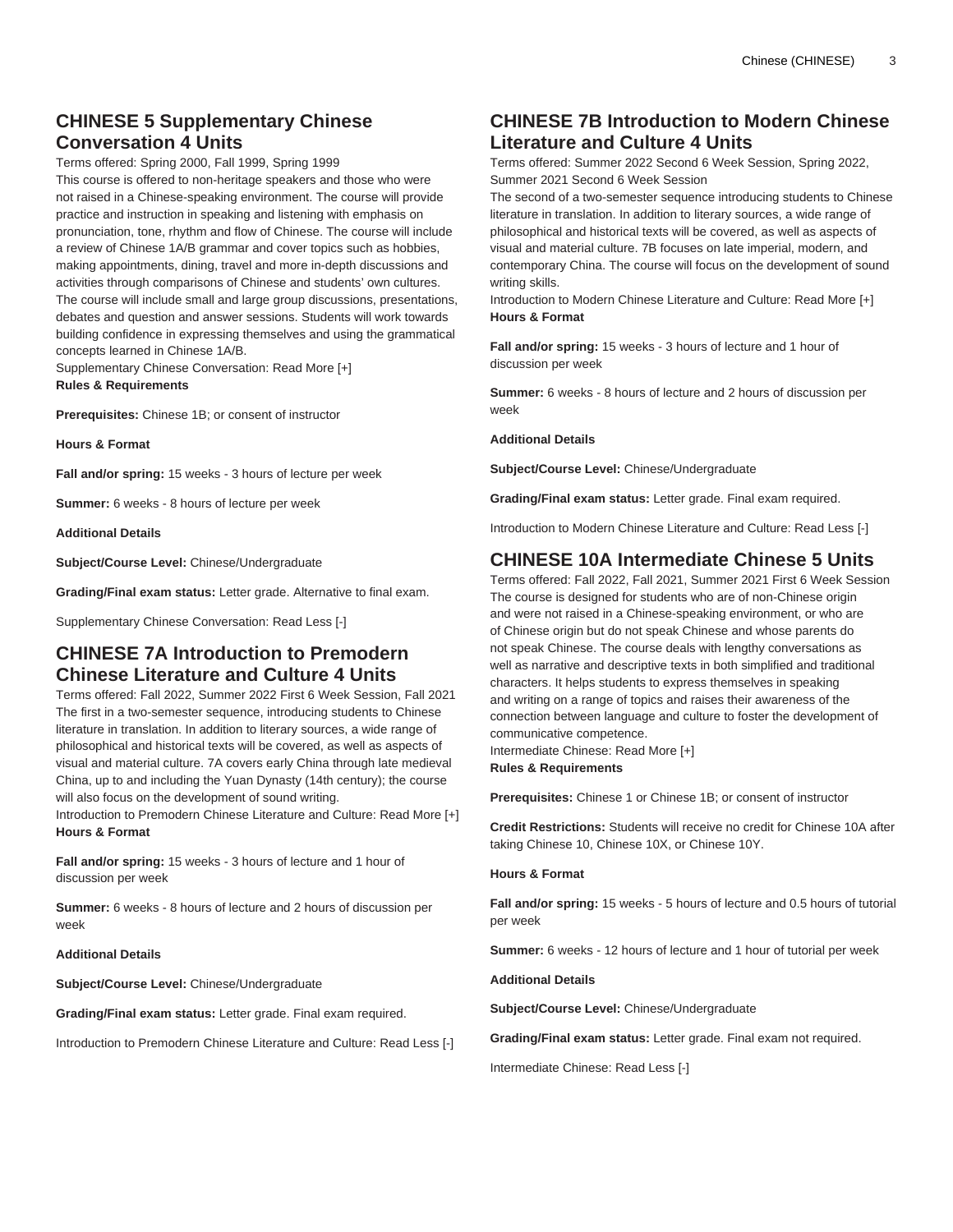### **CHINESE 10B Intermediate Chinese 5 Units**

Terms offered: Spring 2022, Summer 2021 Second 6 Week Session, Spring 2021

The course further develops students' linguistic and cultural competence. In dealing with texts, students are guided to interpret, narrate, describe, and discuss topics ranging from real-life experience and personal memoire to historic events. Intercultural competence is promoted through linguistic and cultural awareness and language use in culturally appropriate contexts.

Intermediate Chinese: Read More [+]

**Rules & Requirements**

**Prerequisites:** Chinese 10A; or consent of instructor

**Credit Restrictions:** Students will receive no credit for Chinese 10B after taking Chinese 10, Chinese 10X, or Chinese 10Y.

**Hours & Format**

**Fall and/or spring:** 15 weeks - 5 hours of lecture and 0.5 hours of tutorial per week

**Summer:** 6 weeks - 12 hours of lecture and 1 hour of tutorial per week

**Additional Details**

**Subject/Course Level:** Chinese/Undergraduate

**Grading/Final exam status:** Letter grade. Final exam not required.

Intermediate Chinese: Read Less [-]

### **CHINESE 10X Intermediate Chinese for Mandarin Speakers 4 Units**

Terms offered: Spring 2020, Fall 2019, Spring 2019 The course continues to develop students' literacy and communicative competence through vocabulary and structure expansion dealing with topics related to Chinese heritage students' personal experiences. Students are guided to express themselves on complex issues and to connect their language knowledge with real world experiences. Intermediate Chinese for Mandarin Speakers: Read More [+] **Rules & Requirements**

**Prerequisites:** Chinese 1X; or consent of instructor

**Credit Restrictions:** Students will receive no credit for Chinese 10X after taking Chinese 10, Chinese 10B, or Chinese 10Y.

**Hours & Format**

**Fall and/or spring:** 15 weeks - 4 hours of lecture per week

**Additional Details**

**Subject/Course Level:** Chinese/Undergraduate

**Grading/Final exam status:** Letter grade. Final exam not required.

Intermediate Chinese for Mandarin Speakers: Read Less [-]

# **CHINESE 10Y Intermediate Chinese for Dialect Speakers 5 Units**

Terms offered: Spring 2022, Spring 2021, Spring 2020 The course helps students further develop their linguistic and cultural competence in Mandarin Chinese. It trains students to use Mandarin more appropriately and confidently in speaking, reading, and writing. With the expanded repertoire of Chinese language use and the increased awareness of the differences between cultures and subcultures, students are equipped to negotiate their way in an intercultural environment. Intermediate Chinese for Dialect Speakers: Read More [+] **Rules & Requirements**

**Prerequisites:** Chinese 1Y; or consent of instructor

**Credit Restrictions:** Students will receive no credit for Chinese 10Y after taking Chinese 10, Chinese 10B, or Chinese 10X.

#### **Hours & Format**

**Fall and/or spring:** 15 weeks - 5 hours of lecture and 0.5 hours of tutorial per week

**Additional Details**

**Subject/Course Level:** Chinese/Undergraduate

**Grading/Final exam status:** Letter grade. Final exam not required.

Intermediate Chinese for Dialect Speakers: Read Less [-]

### **CHINESE 30X Intermediate Cantonese for Heritage Speakers 4 Units**

Terms offered: Spring 2021

Going beyond satisfying basic communicative needs, students would learn to use Cantonese to complete more complicated tasks such as elaborating, comparing, analyzing, defending, debating, etc. Students would be frequently exposed to discussions regarding broader societal issues such as housing, food culture, fashion, safety, recreation, education, etc. Assuming basic competence of Cantonese, the course attempts to relate the learners to Chinese subculture through analyzing the link between Cantonese expressions and societal phenomenon in the Cantonese speaking society. Difference between Cantonese and Mandarin expressions and its cultural implications, as well as the social position of Cantonese globally and regionally.

Intermediate Cantonese for Heritage Speakers: Read More [+] **Hours & Format**

**Fall and/or spring:** 15 weeks - 4 hours of lecture per week

**Additional Details**

**Subject/Course Level:** Chinese/Undergraduate

**Grading/Final exam status:** Letter grade. Alternative to final exam.

Intermediate Cantonese for Heritage Speakers: Read Less [-]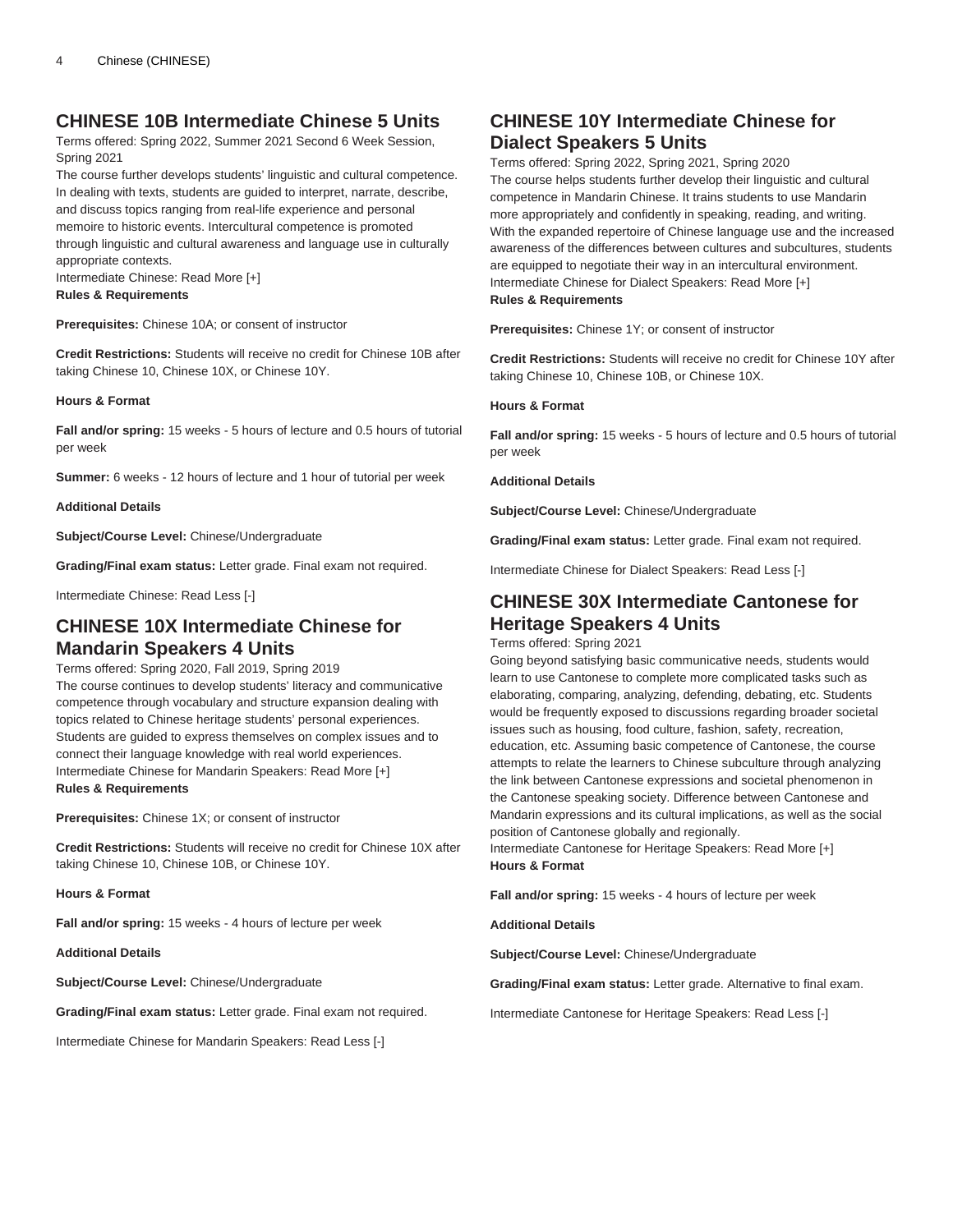# **CHINESE 51 Chinese Thought in the Han Dynasty 4 Units**

Terms offered: Spring 2022, Fall 2020, Fall 2017

This course examines the complex worldviews of China's Han period, the centuries that follow its unification and the establishment of its empire. The momentous changes of this period shaped traditional and contemporary views of history and society, philosophy, and religion, and as a result are still relevant today. This course will look at Han "thought," a word chosen for its range, including religion, state ritual, social conventions, moral philosophy, and thinking about the natural world. It covers both elite and popular culture, and pays particular attention to two works of the second century B.C.E.: the Shiji (i.e., Records of the Historian) or the Huainanzi.

Chinese Thought in the Han Dynasty: Read More [+] **Hours & Format**

**Fall and/or spring:** 15 weeks - 3 hours of lecture per week

**Additional Details**

**Subject/Course Level:** Chinese/Undergraduate

**Grading/Final exam status:** Letter grade. Final exam required.

**Instructor:** Csikszentmihalyi

Chinese Thought in the Han Dynasty: Read Less [-]

# **CHINESE 100A Advanced Chinese 5 Units**

Terms offered: Fall 2022, Fall 2021, Fall 2020

The course takes students to a higher level of competence in Chinese language and culture and develops students' critical linguistic and cultural awareness. It surveys social issues and values on more abstract topics in a changing China. Through the development of discourse and cultural knowledge in spoken and written Chinese, students learn to interpret subtle textual meanings in texts and contexts as well as reflect on the world and themselves and express themselves using a variety of genres. Advanced Chinese: Read More [+] **Rules & Requirements**

**Prerequisites:** Chinese 10 or Chinese 10B

**Credit Restrictions:** Students will receive no credit for Chinese 100A after completing Chinese 100 or Chinese 100XA or Chinese 100YA.

**Hours & Format**

**Fall and/or spring:** 15 weeks - 5 hours of lecture and 0.5 hours of tutorial per week

#### **Additional Details**

**Subject/Course Level:** Chinese/Undergraduate

**Grading/Final exam status:** Letter grade. Final exam not required.

Advanced Chinese: Read Less [-]

# **CHINESE 100B Advanced Chinese 5 Units**

Terms offered: Spring 2022, Spring 2021, Spring 2020 The course continues the development of critical awareness by emphasizing the link between socio-cultural literacy and a higher level of language competence. While continuing to expand their critical literacy skills, students interpret texts related to Chinese popular culture, social change, cultural traditions, politics and history. Through linguistic and cultural comparisons, students understand more about people in the target society and themselves as well as about the power of language in language use to enhance their competence in operating between languages and associated cultures.

Advanced Chinese: Read More [+]

**Rules & Requirements**

**Prerequisites:** Chinese 100A

**Credit Restrictions:** Students will receive no credit for Chinese 100B after taking Chinese 100 or Chinese 100XB.

### **Hours & Format**

**Fall and/or spring:** 15 weeks - 5 hours of lecture and 0.5 hours of tutorial per week

### **Additional Details**

**Subject/Course Level:** Chinese/Undergraduate

**Grading/Final exam status:** Letter grade. Final exam not required.

Advanced Chinese: Read Less [-]

### **CHINESE 100XA Advanced Chinese for Mandarin Speakers 4 Units**

Terms offered: Fall 2022, Fall 2021, Fall 2019

This course advances students' linguistic and cultural competence through the development of critical literacy skills. It guides students to become more sophisticated language users equipped with linguistic, pragmatic, and textual knowledge in discussions, reading, writing, and translation. Students reflect on the world and themselves through the lens of the target language and culture and become more competent in operating between English and Chinese and between American culture and Chinese culture. Students learn to recognize a second version of Chinese characters.

Advanced Chinese for Mandarin Speakers: Read More [+] **Rules & Requirements**

**Prerequisites:** Chinese 10X; or consent of instructor

**Credit Restrictions:** Students will receive no credit for Chinese 100XA after taking Chinese 100, Chinese 100A, or Chinese 100YA.

**Hours & Format**

**Fall and/or spring:** 15 weeks - 4 hours of lecture per week

#### **Additional Details**

**Subject/Course Level:** Chinese/Undergraduate

**Grading/Final exam status:** Letter grade. Final exam not required.

Advanced Chinese for Mandarin Speakers: Read Less [-]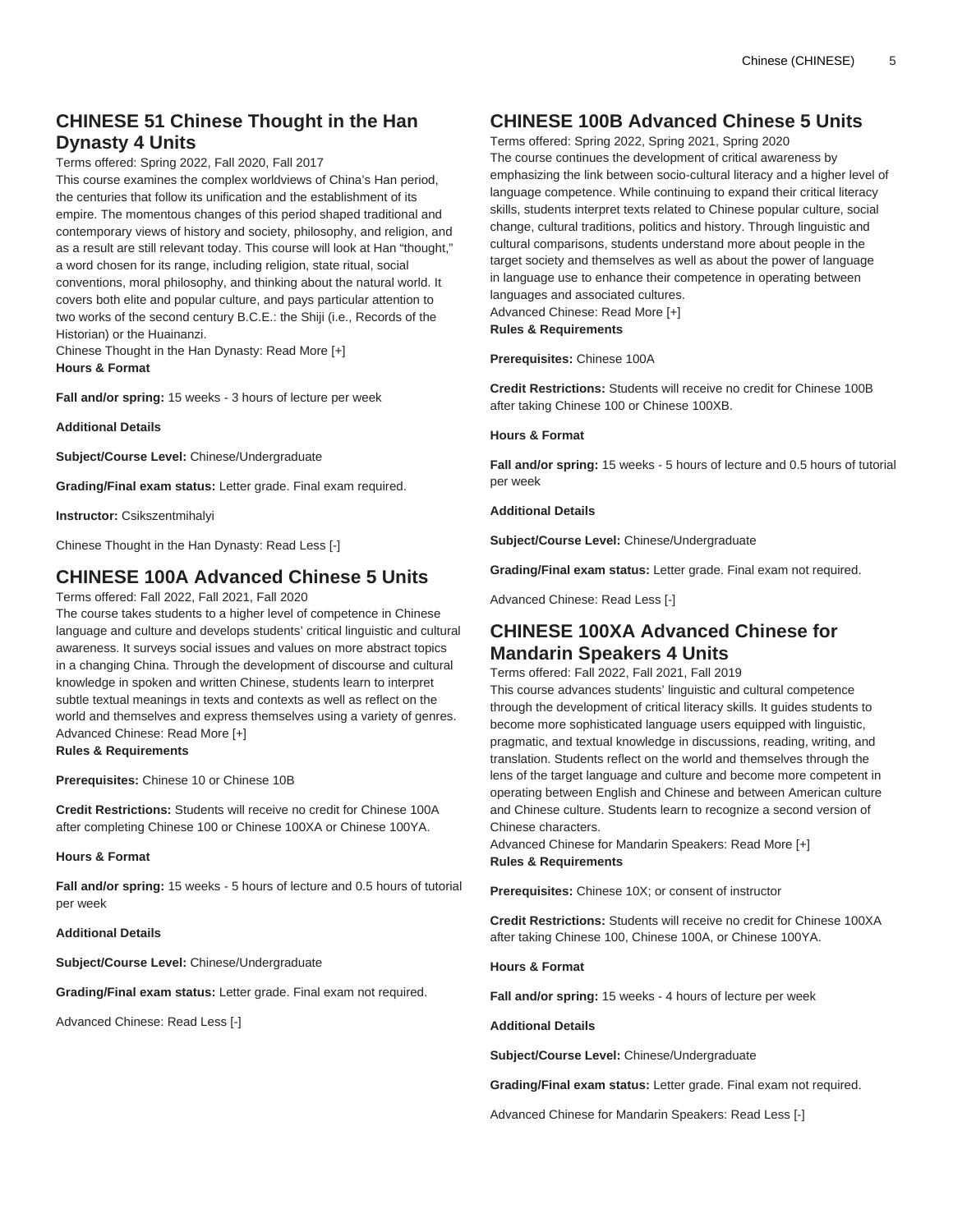# **CHINESE 100XB Advanced Chinese for Mandarin Speakers 4 Units**

Terms offered: Spring 2022, Spring 2020, Spring 2019 The course continues to develop students' critical literacy skills in interpreting texts and writing in different genres and styles. It engages students to use their linguistic knowledge and skills to survey portions of Chinese history and society and comprehend Chinese cultural heritage in contemporary and historic economic, social, and political contexts. Students are guided to explore how language constructs subjective realities and contrast their own meanings in language production. The development of critical literacy and an understanding of the power of language in language use enables students to enhance their competence in operating between languages and associated cultures. Advanced Chinese for Mandarin Speakers: Read More [+] **Rules & Requirements**

**Prerequisites:** Chinese 100XA; or consent of instructor

**Credit Restrictions:** Students will receive no credit for Chinese 100XB after taking Chinese 100, Chinese 100B, or Chinese 100BY.

**Hours & Format**

**Fall and/or spring:** 15 weeks - 4 hours of lecture per week

**Additional Details**

**Subject/Course Level:** Chinese/Undergraduate

**Grading/Final exam status:** Letter grade. Final exam not required.

Advanced Chinese for Mandarin Speakers: Read Less [-]

### **CHINESE 101 Fourth-Year Chinese Readings: Literature 4 Units**

#### Terms offered: Spring 2020, Spring 2019, Spring 2018

The course is designed to assist students to reach the advanced-mid level on language skills and to enhance their intercultural competence. Students read the works of famous Chinese writers. Movie adaptations of these writings are also used. In addition to reading and seeking out information, students experience readings by interpreting and constructing meanings and evaluate the effect of the language form choice.

Fourth-Year Chinese Readings: Literature: Read More [+] **Rules & Requirements**

**Prerequisites:** Chinese 100B or Chinese 100XB; or consent of instructor

**Hours & Format**

**Fall and/or spring:** 15 weeks - 3 hours of lecture per week

**Additional Details**

**Subject/Course Level:** Chinese/Undergraduate

**Grading/Final exam status:** Letter grade. Final exam not required.

Fourth-Year Chinese Readings: Literature: Read Less [-]

# **CHINESE 102 Fourth-Year Chinese Readings: Social Sciences and History 4 Units**

Terms offered: Fall 2022, Fall 2021, Fall 2019

The course is designed to further develop students' advanced-mid level language proficiency and intercultural competence. It uses authentic readings on Chinese social, political, and journalistic issues, supplemented by newspaper articles. To develop students' self-learning abilities and help them to link the target language to their real world experience, students' agency in learning is promoted through critical reading and rewriting and through comparing linguistic and cultural differences.

Fourth-Year Chinese Readings: Social Sciences and History: Read More  $[+]$ 

### **Rules & Requirements**

**Prerequisites:** Chinese 100B or Chinese 100XB; or consent of instructor

**Hours & Format**

**Fall and/or spring:** 15 weeks - 3 hours of lecture per week

**Additional Details**

**Subject/Course Level:** Chinese/Undergraduate

**Grading/Final exam status:** Letter grade. Final exam not required.

Fourth-Year Chinese Readings: Social Sciences and History: Read Less [-]

# **CHINESE 105 Business Chinese 6 Units**

Terms offered: Summer 2019 Second 6 Week Session, Summer 2018 Second 6 Week Session, Summer 2017 Second 6 Week Session Daily topics of instruction include media Chinese, reading business Chinese, and oral training. This course covers intensive instruction in third-year Chinese with an emphasis on business terminology and introduction to cultural knowledge specific to conducting business in the Chinese environment. Two afternoons per week are devoted to field trips related to the topics of study including visits to banks and businesses, government units, museums, and guided tours of the city. Business Chinese: Read More [+] **Hours & Format**

**Summer:** 6 weeks - 15 hours of lecture per week

**Additional Details**

**Subject/Course Level:** Chinese/Undergraduate

**Grading/Final exam status:** Letter grade. Final exam required.

**Instructor:** Li

Business Chinese: Read Less [-]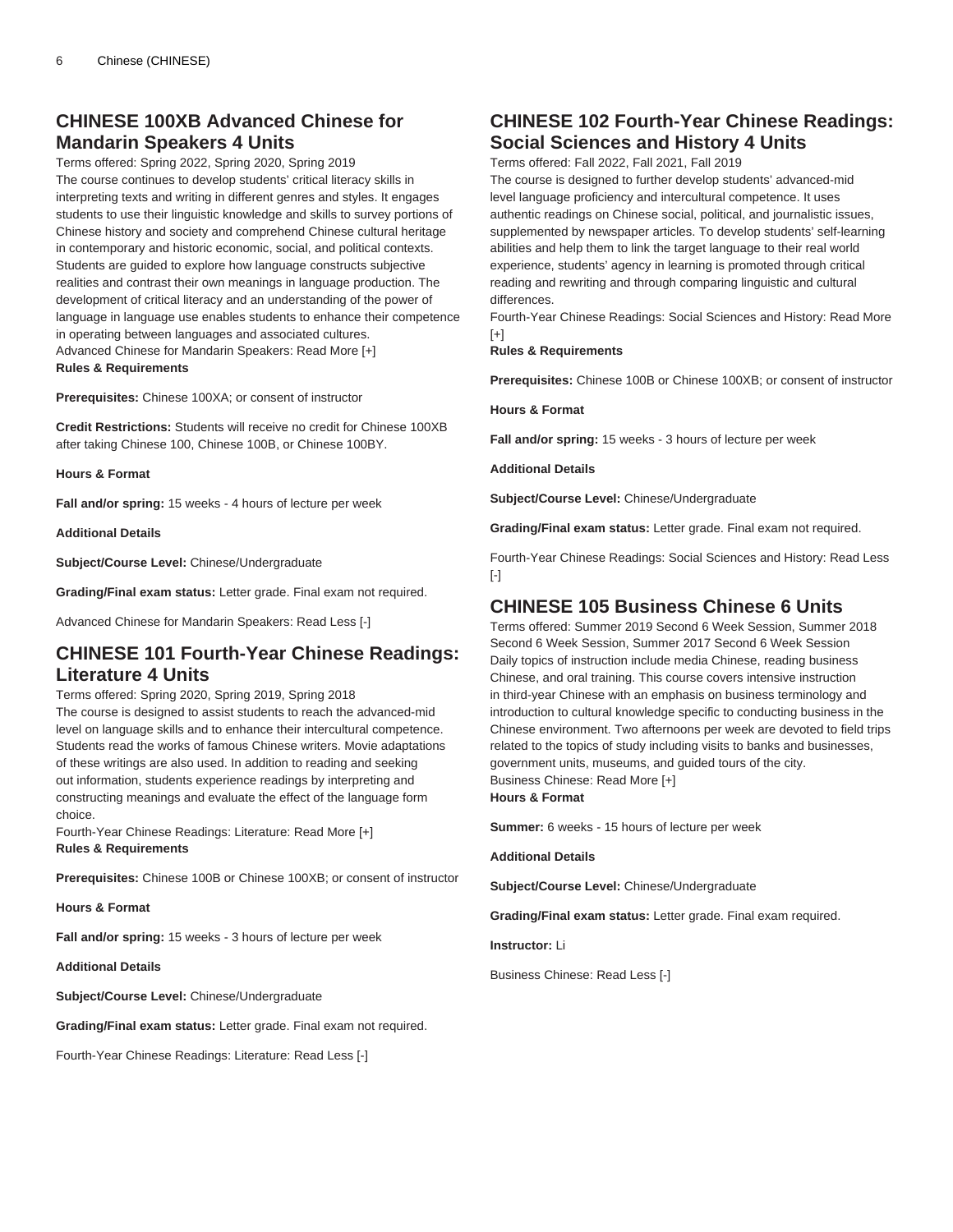# **CHINESE 110A Introduction to Literary Chinese 4 Units**

Terms offered: Fall 2022, Fall 2021, Fall 2019

The first half of a one-year introductory course in literary Chinese, introducing key features of grammar, syntax, and usage, along with the intensive study of a set of readings in the language. Readings are drawn from a variety of pre-Han and Han-Dynasty sources. Introduction to Literary Chinese: Read More [+]

### **Rules & Requirements**

**Prerequisites:** Chinese 10, 10B, 10X, or 10Y is recommended but not required

**Credit Restrictions:** Students will receive no credit for Chinese 110A after taking Chinese 110 or Chinese 110B.

**Hours & Format**

**Fall and/or spring:** 15 weeks - 3 hours of lecture per week

**Additional Details**

**Subject/Course Level:** Chinese/Undergraduate

**Grading/Final exam status:** Letter grade. Final exam required.

Introduction to Literary Chinese: Read Less [-]

# **CHINESE 110B Introduction to Literary Chinese 4 Units**

Terms offered: Spring 2022, Spring 2021, Spring 2020 The second half of a one-year introductory course in literary Chinese, continuing the topics from the first semester, and giving basic coverage of relevant issues in the history of the language and writing system. The use of basic reference sources is introduced. Introduction to Literary Chinese: Read More [+]

**Rules & Requirements**

**Prerequisites:** Chinese 110A

**Credit Restrictions:** Students will receive no credit for Chinese 110B after taking Chinese 110.

**Hours & Format**

**Fall and/or spring:** 15 weeks - 3 hours of lecture per week

**Additional Details**

**Subject/Course Level:** Chinese/Undergraduate

**Grading/Final exam status:** Letter grade. Final exam required.

Introduction to Literary Chinese: Read Less [-]

# **CHINESE 111 Fifth-Year Readings: Reading and Analysis of Advanced Chinese Texts 4 Units**

Terms offered: Fall 2022, Fall 2021, Fall 2019

This fast-paced course improves students' abilities to use advanced language forms to read and discuss a wide range of abstract subjects and issues. This includes literature, philosophy, law, economics, history, cross-Strait relations, geography, and movie criticism. The course also develops students' ability to read articles that contain both formal and informal and modern and classic Chinese usages. Students learn to identify and explain the classical Chinese allusions used in the articles and compare them to their modern counterparts. Students use the Chinese language in their fields of study and are directed to write a professional paper in their academic field.

Fifth-Year Readings: Reading and Analysis of Advanced Chinese Texts: Read More [+]

**Rules & Requirements**

**Prerequisites:** Chinese 101 or Chinese 102; and consent of instructor

**Hours & Format**

**Fall and/or spring:** 15 weeks - 3 hours of lecture per week

**Additional Details**

**Subject/Course Level:** Chinese/Undergraduate

**Grading/Final exam status:** Letter grade. Alternative to final exam.

Fifth-Year Readings: Reading and Analysis of Advanced Chinese Texts: Read Less [-]

# **CHINESE 112 Fifth-Year Readings: Chinese for Research and Professional Use 4 Units**

Terms offered: Spring 2017, Spring 2016, Spring 2015 This fast-paced course is designed to help the student reach an advanced-high competence level in all aspects of modern Chinese. It prepares students for research or employment in a variety of China-related fields. Materials are drawn from native-speaker target publications, including modern Chinese literature, film, intellectual history, and readings on contemporary issues. Texts are selected according to the students' interests. Under the instructor's guidance, students conduct their own research projects based on specialized readings in their own fields of study. Research projects are presented both orally and in written form.

Fifth-Year Readings: Chinese for Research and Professional Use: Read More [+]

**Rules & Requirements**

**Prerequisites:** Chinese 101 and Chinese 102; or consent of instructor

**Hours & Format**

**Fall and/or spring:** 15 weeks - 3 hours of lecture per week

**Additional Details**

**Subject/Course Level:** Chinese/Undergraduate

**Grading/Final exam status:** Letter grade. Alternative to final exam.

Fifth-Year Readings: Chinese for Research and Professional Use: Read Less [-]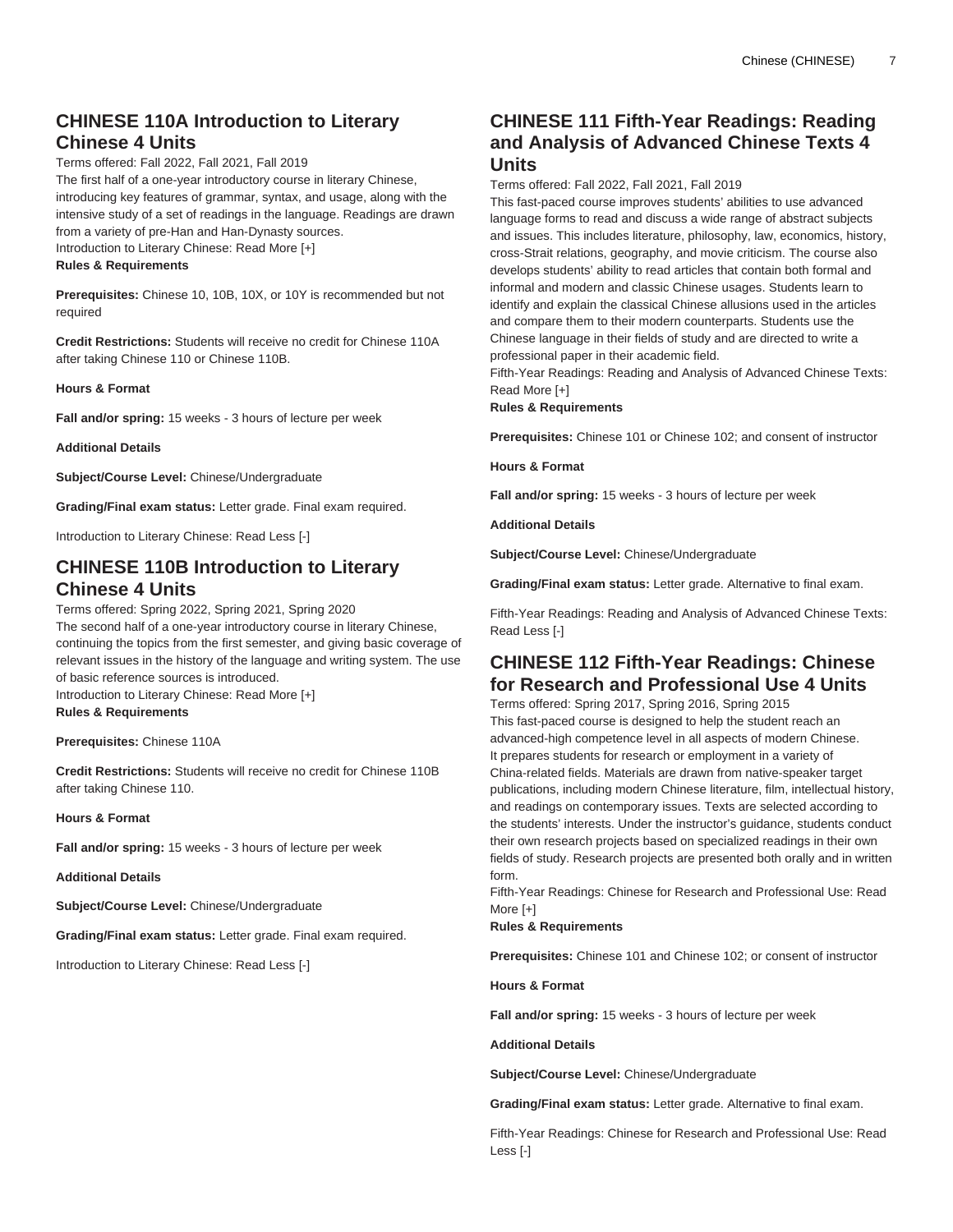# **CHINESE C116 Buddhism in China 4 Units**

Terms offered: Spring 2019, Spring 2018, Spring 2015 This course is an introduction to the history of Buddhism in China from its beginnings in the early centuries CE to the present day. Through engagement with historical scholarship, primary sources in translation, and Chinese Buddhist art, we will explore the intellectual history and cultural impact of Buddhism in China. Students will also be introduced to major issues in the institutional history of Buddhism, the interactions between Buddhism and indigenous Chinese religions, and the relationship between Buddhism and the state. Previous study of Buddhism is helpful but not required.

Buddhism in China: Read More [+]

**Hours & Format**

**Fall and/or spring:** 15 weeks - 3 hours of lecture per week

**Additional Details**

**Subject/Course Level:** Chinese/Undergraduate

**Grading/Final exam status:** Letter grade. Final exam required.

**Also listed as:** BUDDSTD C116

Buddhism in China: Read Less [-]

# **CHINESE C118 Buddhism in Modern China 4 Units**

Terms offered: Spring 2020

Modern Chinese Buddhism emerged from a variety of reactions to the challenges posed by modernity. The course aims at introducing students to the ways in which Buddhists in China have engaged and continue to engage with a modern society and a globalized world. The course will follow the trends of Chinese Buddhism from the early twentieth century down to the most recent developments in the present. In exploring modern constructions of Buddhism in China, we will distinguish between modernism and modernity, and investigate how Chinese Buddhists introduced reforms and innovations, while also attempting to maintain continuity with traditional ideals and modes of practice. Buddhism in Modern China: Read More [+]

**Hours & Format**

**Fall and/or spring:** 15 weeks - 3 hours of lecture per week

**Additional Details**

**Subject/Course Level:** Chinese/Undergraduate

**Grading/Final exam status:** Letter grade. Final exam required.

**Also listed as:** BUDDSTD C118

Buddhism in Modern China: Read Less [-]

# **CHINESE 120 Ancient Chinese Prose 4 Units**

Terms offered: Fall 2012, Fall 2006, Fall 2004 Readings in historical, religious, and philosophical texts of the Zhou, Han, and later periods from both printed and manuscript sources. Ancient Chinese Prose: Read More [+] **Rules & Requirements**

**Prerequisites:** Chinese 110A

**Hours & Format**

**Fall and/or spring:** 15 weeks - 3 hours of lecture per week

**Additional Details**

**Subject/Course Level:** Chinese/Undergraduate

**Grading/Final exam status:** Letter grade. Final exam required.

Ancient Chinese Prose: Read Less [-]

# **CHINESE 122 Ancient Chinese Poetry 4 Units**

Terms offered: Spring 2016, Spring 2014, Fall 2007 Readings from the Shijing (book of Odes), the Chuci (song of Chu), and selections from other early compilations of poetry. Ancient Chinese Poetry: Read More [+] **Rules & Requirements**

**Prerequisites:** Chinese 110A

**Hours & Format**

**Fall and/or spring:** 15 weeks - 3 hours of lecture per week

**Additional Details**

**Subject/Course Level:** Chinese/Undergraduate

**Grading/Final exam status:** Letter grade. Final exam required.

Ancient Chinese Poetry: Read Less [-]

# **CHINESE 130 Topics in Daoism 4 Units**

Terms offered: Spring 2019, Fall 2016, Spring 2015 Readings in printed and manuscript sources that relate to early Chinese popular religion, the Celestial Masters tradition, medieval Daoist revelations (e.g., Shangqing and Lingbao texts), Daoism and the state, interactions with other traditions, liturgy, alchemy, drama, and modern Daoist practices in China and the diaspora. Topics in Daoism: Read More [+] **Rules & Requirements**

**Repeat rules:** Course may be repeated for credit when topic changes.

**Hours & Format**

**Fall and/or spring:** 15 weeks - 3 hours of lecture per week

**Additional Details**

**Subject/Course Level:** Chinese/Undergraduate

**Grading/Final exam status:** Letter grade. Final exam required.

Topics in Daoism: Read Less [-]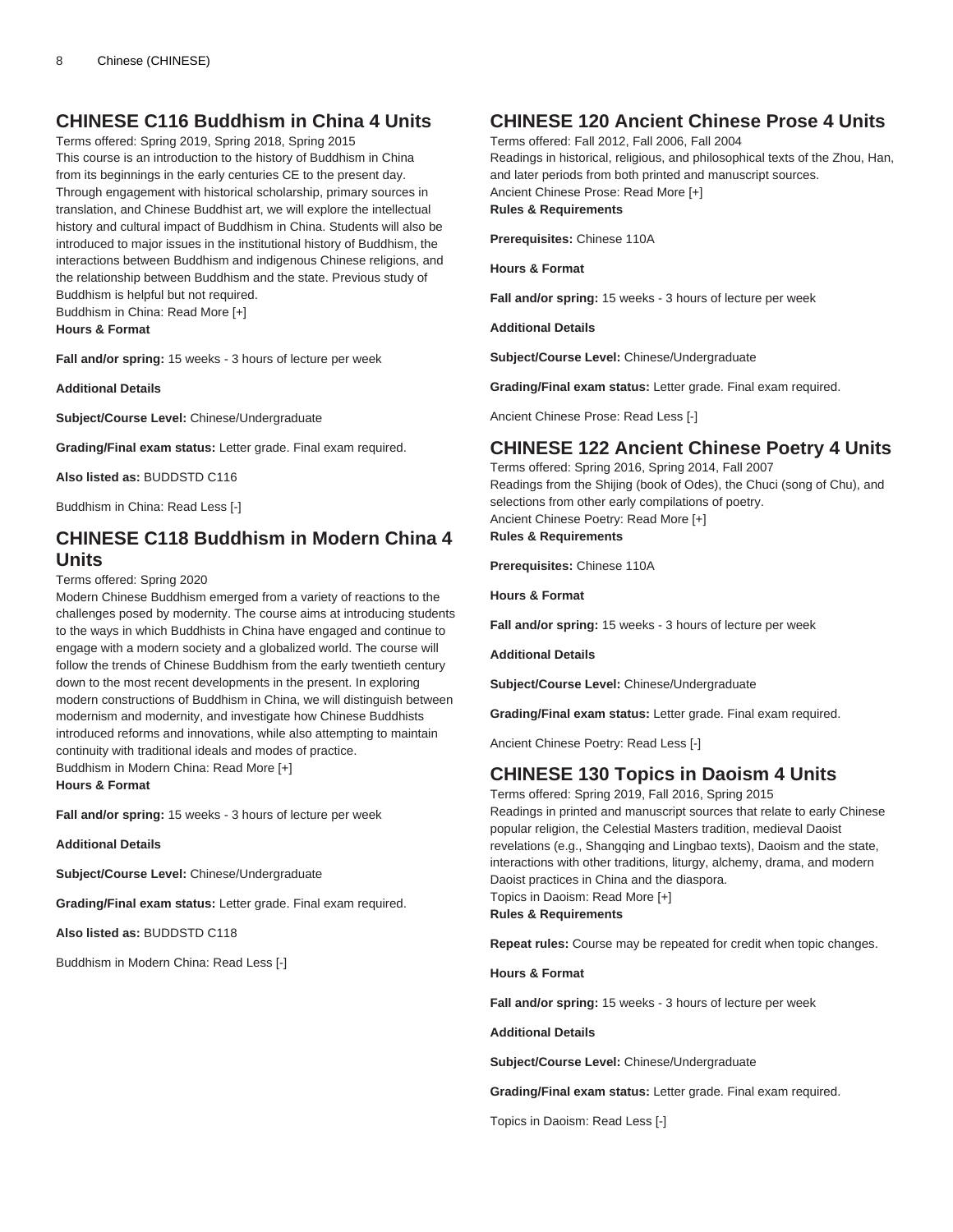# **CHINESE 134 Readings in Classical Chinese Poetry 4 Units**

Terms offered: Summer 2016 10 Week Session, Summer 2016 Second 6 Week Session, Fall 2014

Introduction to the forms and subtypes of classical poetry, focusing on both learning to read poems in the original as well as developing the critical and analytical tools to discuss and respond to them in an informed way.

Readings in Classical Chinese Poetry: Read More [+] **Rules & Requirements**

**Prerequisites:** Chinese 110B; or consent of instructor

**Repeat rules:** Course may be repeated for credit with instructor consent.

**Hours & Format**

**Fall and/or spring:** 15 weeks - 3 hours of lecture per week

**Summer:** 6 weeks - 8 hours of lecture per week

**Additional Details**

**Subject/Course Level:** Chinese/Undergraduate

**Grading/Final exam status:** Letter grade. Final exam required.

Readings in Classical Chinese Poetry: Read Less [-]

### **CHINESE 136 Readings in Medieval Prose 4 Units**

Terms offered: Fall 2017, Fall 2013, Spring 2013 Thematic focus and range of readings will vary. The course will deal with readings from one or more genres of classical Chinese prose, such as essays, epigraphical materials, historical works, classical tales, administrative documents, scholars' notes, geographical treatises, or travel diaries.

Readings in Medieval Prose: Read More [+] **Rules & Requirements**

**Prerequisites:** Chinese 110B; or consent of instructor

**Repeat rules:** Course may be repeated for credit with instructor consent.

**Hours & Format**

**Fall and/or spring:** 15 weeks - 3 hours of lecture per week

**Additional Details**

**Subject/Course Level:** Chinese/Undergraduate

**Grading/Final exam status:** Letter grade. Final exam required.

Readings in Medieval Prose: Read Less [-]

# **CHINESE C140 Readings in Chinese Buddhist Texts 4 Units**

Terms offered: Fall 2020, Spring 2016, Spring 2014, Fall 2009 This course is an introduction to the study of medieval Buddhist literature written in classical Chinese. We will read samples from a variety of genres, including early Chinese translations of Sanskrit and Central Asian Buddhist scriptures, indigenous Chinese commentaries, philosophical treatises, and sectarian works, including Chan (Zen koans). The course will also serve as an introduction to resource materials used in the study of Chinese Buddhist texts, and students will be expected to make use of a variety of reference tools in preparation for class. Readings in Chinese will be supplemented by a range of secondary readings in English on Mahayana doctrine and Chinese Buddhist history. Readings in Chinese Buddhist Texts: Read More [+] **Rules & Requirements**

**Prerequisites:** Chinese 110A; or one semester of classical Chinese. Prior background in Buddhist history and thought is helpful, but not required

**Hours & Format**

**Fall and/or spring:** 15 weeks - 3 hours of lecture per week

**Additional Details**

**Subject/Course Level:** Chinese/Undergraduate

**Grading/Final exam status:** Letter grade. Final exam required.

**Also listed as:** BUDDSTD C140

Readings in Chinese Buddhist Texts: Read Less [-]

# **CHINESE 153 Reading Taiwan 4 Units**

Terms offered: Spring 2022, Spring 2020, Fall 2016 This course is an intensive introduction to Taiwanese literature and media culture. Reading Taiwan: Read More [+] **Rules & Requirements**

**Prerequisites:** Chinese 100A or Chinese 100XA (may be taken concurrently)

**Hours & Format**

**Fall and/or spring:** 15 weeks - 3 hours of lecture per week

**Additional Details**

**Subject/Course Level:** Chinese/Undergraduate

**Grading/Final exam status:** Letter grade. Final exam required.

Reading Taiwan: Read Less [-]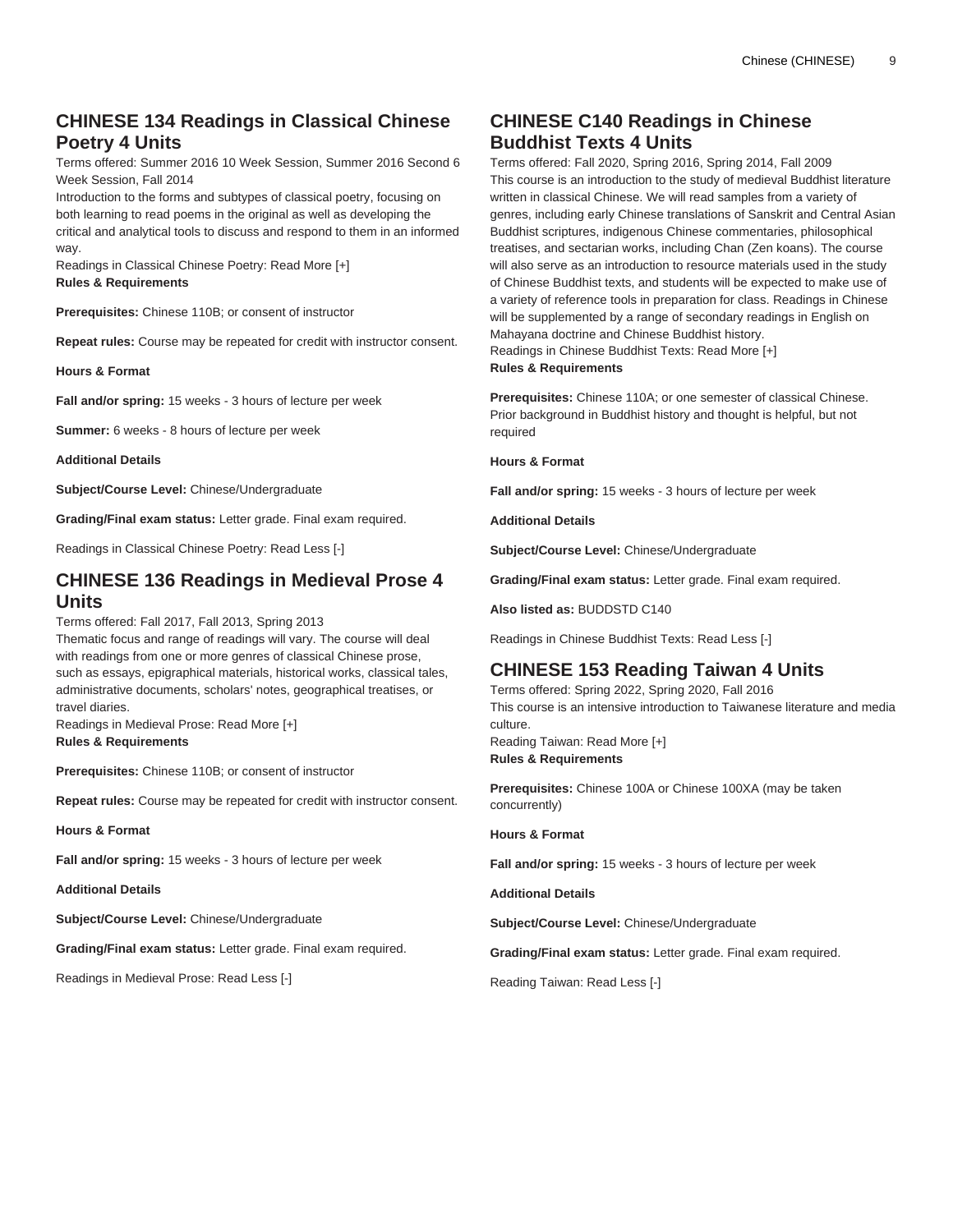# **CHINESE 155 Readings in Vernacular Chinese Literature 4 Units**

Terms offered: Fall 2022, Spring 2022, Fall 2019 A critical study of pre-modern Chinese fiction. Readings in Vernacular Chinese Literature: Read More [+] **Rules & Requirements**

**Prerequisites:** Chinese 100A or Chinese 100XA (may be taken concurrently); or consent of instructor

**Repeat rules:** Course may be repeated for credit with instructor consent.

**Hours & Format**

**Fall and/or spring:** 15 weeks - 3 hours of lecture per week

**Summer:** 6 weeks - 8 hours of lecture per week

**Additional Details**

**Subject/Course Level:** Chinese/Undergraduate

**Grading/Final exam status:** Letter grade. Final exam required.

**Instructors:** Ashmore, Volpp

Readings in Vernacular Chinese Literature: Read Less [-]

### **CHINESE 156 Modern Chinese Literature 4 Units**

Terms offered: Spring 2019, Fall 2016, Spring 2012

This course will introduce students to selected works of modern Chinese literature produced in the first half of the 20th century, as well as their cultural and historical context. How did writers such as Lu Xun, Shen Congwen, Eileen Chang, and others attempt to make themselves "at home" in a world profoundly dislocated by the forces of colonialism, war, and revolution? We will examine the politics of literary style, questions of nationalism, representations of gender, and the problem of colonial modernity in these texts. All primary texts are presented in the original Chinese, supplemented by critical and biographical articles in English. Modern Chinese Literature: Read More [+] **Rules & Requirements**

**Prerequisites:** Chinese 100A or Chinese 100XA (may be taken concurrently)

**Hours & Format**

**Fall and/or spring:** 15 weeks - 3 hours of lecture per week

**Additional Details**

**Subject/Course Level:** Chinese/Undergraduate

**Grading/Final exam status:** Letter grade. Final exam required.

Modern Chinese Literature: Read Less [-]

### **CHINESE 157 Contemporary Chinese Literature 4 Units**

Terms offered: Spring 2018, Fall 2014, Spring 2008

This course explores popular, realist, and avant-garde literature from mainland China and Taiwan since 1949. We will consider how writers have engaged with the cultural dislocations of modernity by exploring questions such as the presentation of cultural and gender identities and the politics of memory and place. Central to our discussion will be the problem of how literature not only reflects but also critically engages with historical and cultural experience through a variety of genres. A crucial aspect of this course will be the development of skills in close, critical, and historically contextualized reading.

Contemporary Chinese Literature: Read More [+]

### **Rules & Requirements**

**Prerequisites:** Chinese 100A or Chinese 100XA (may be taken concurrently)

**Hours & Format**

**Fall and/or spring:** 15 weeks - 3 hours of lecture per week

**Additional Details**

**Subject/Course Level:** Chinese/Undergraduate

**Grading/Final exam status:** Letter grade. Final exam required.

Contemporary Chinese Literature: Read Less [-]

# **CHINESE 158 Reading Chinese Cities 4 Units**

Terms offered: Fall 2017, Fall 2015, Spring 2014 Chinese cities are the sites of complicated global/local interconnections as the nation is increasingly incorporated into the world system. Understanding Chinese cities is the key to analyzing the dramatic transformation of Chinese society and culture. This course is designed to teach students to think about Chinese cities in more textured ways. How are urban forms and urban spaces produced through processes of social, political, and ideological conflict? How are cities represented in literary, cinematic, and various popular cultures? How has our imagination of the city been shaped and how are these spatial discourses influencing the making of the cities of tomorrow?

Reading Chinese Cities: Read More [+] **Rules & Requirements**

**Prerequisites:** Chinese 100A or Chinese 100XA (may be taken concurrently)

**Hours & Format**

**Fall and/or spring:** 15 weeks - 3 hours of lecture per week

**Additional Details**

**Subject/Course Level:** Chinese/Undergraduate

**Grading/Final exam status:** Letter grade. Final exam required.

Reading Chinese Cities: Read Less [-]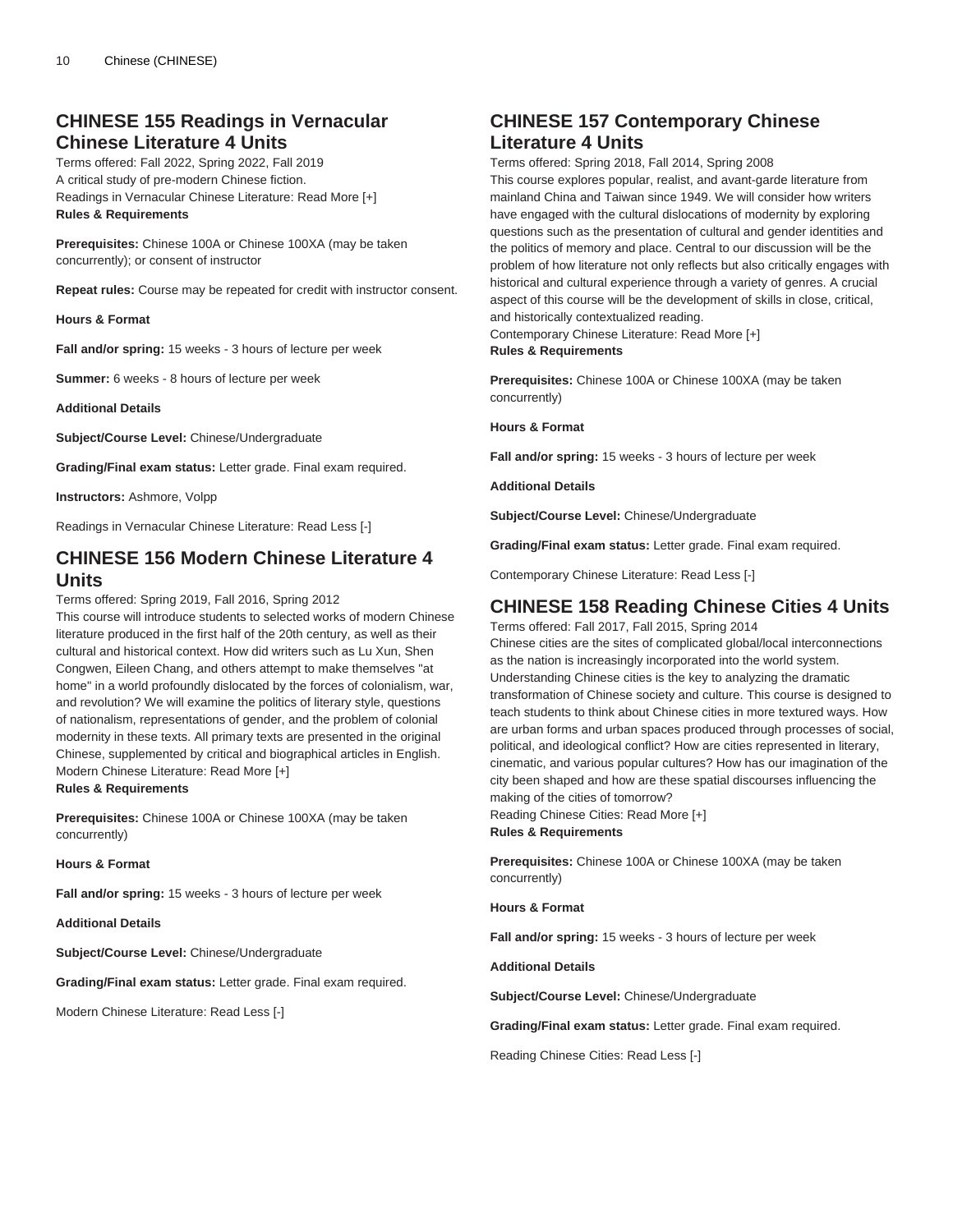# **CHINESE 159 Cities and the Country 4 Units**

### Terms offered: Fall 2009, Fall 2005

This course explores one of the most central and potent areas of cultural politics in modern China: the city and its relations to the countryside. We will explore how urban space and native soil became central places of imagination and desire in modernity; how Beijing and Shanghai become mediums of imagining differing meanings of "modernity" and "tradition," "Chinese" and "Western," and cultural authenticity; the repeated reformist and revolutionary desire to return from the city back to the countryside; as well as more recent mass migrations from the countryside during a time of (and as part of) drastic urban destruction and "renewal." Cities and the Country: Read More [+]

### **Rules & Requirements**

**Prerequisites:** Chinese 100A or Chinese 100XA (may be taken concurrently)

**Hours & Format**

**Fall and/or spring:** 15 weeks - 3 hours of lecture per week

**Additional Details**

**Subject/Course Level:** Chinese/Undergraduate

**Grading/Final exam status:** Letter grade. Final exam required.

Cities and the Country: Read Less [-]

### **CHINESE 161 Structure of the Chinese Language 4 Units**

Terms offered: Fall 2011, Spring 2010, Spring 2007 Chinese dialects, Mandarin phonology, and Mandarin grammar. Structure of the Chinese Language: Read More [+] **Rules & Requirements**

**Prerequisites:** Chinese 100A or Chinese 100XA; Linguistics 5 or Linguistics 100 recommended

**Hours & Format**

**Fall and/or spring:** 15 weeks - 3 hours of lecture per week

**Additional Details**

**Subject/Course Level:** Chinese/Undergraduate

**Grading/Final exam status:** Letter grade. Final exam required.

Structure of the Chinese Language: Read Less [-]

# **CHINESE 165 History of the Chinese Language 4 Units**

Terms offered: Spring 2009, Spring 2008, Spring 2001 Writing system, early dictionaries, historical phonology, and classical grammar. History of the Chinese Language: Read More [+] **Rules & Requirements**

**Prerequisites:** Chinese 100A or Chinese 100XA; Linguistics 5 or Linguistics 100 recommended

**Hours & Format**

**Fall and/or spring:** 15 weeks - 3 hours of lecture per week

**Additional Details**

**Subject/Course Level:** Chinese/Undergraduate

**Grading/Final exam status:** Letter grade. Final exam required.

History of the Chinese Language: Read Less [-]

# **CHINESE 172 Contemporary Chinese Language Cinema 4 Units**

Terms offered: Spring 2022, Fall 2021, Spring 2020 This course introduces Chinese language cinema since the late 1970s. Depending on the semester, the class will either focus on the distinct new waves in the three regions of Mainland, Taiwan, or Hong Kong, or cover all three regions to examine to what extent these "New Cinemas" share similar concerns on questions of gender, politics, remembrance, and urbanization.

Contemporary Chinese Language Cinema: Read More [+] **Rules & Requirements**

**Repeat rules:** Course may be repeated for credit when topic changes.

**Hours & Format**

**Fall and/or spring:** 15 weeks - 3 hours of lecture and 2 hours of discussion per week

**Summer:** 6 weeks - 8 hours of lecture and 2 hours of discussion per week

**Additional Details**

**Subject/Course Level:** Chinese/Undergraduate

**Grading/Final exam status:** Letter grade. Alternative to final exam.

**Instructor:** Bao

Contemporary Chinese Language Cinema: Read Less [-]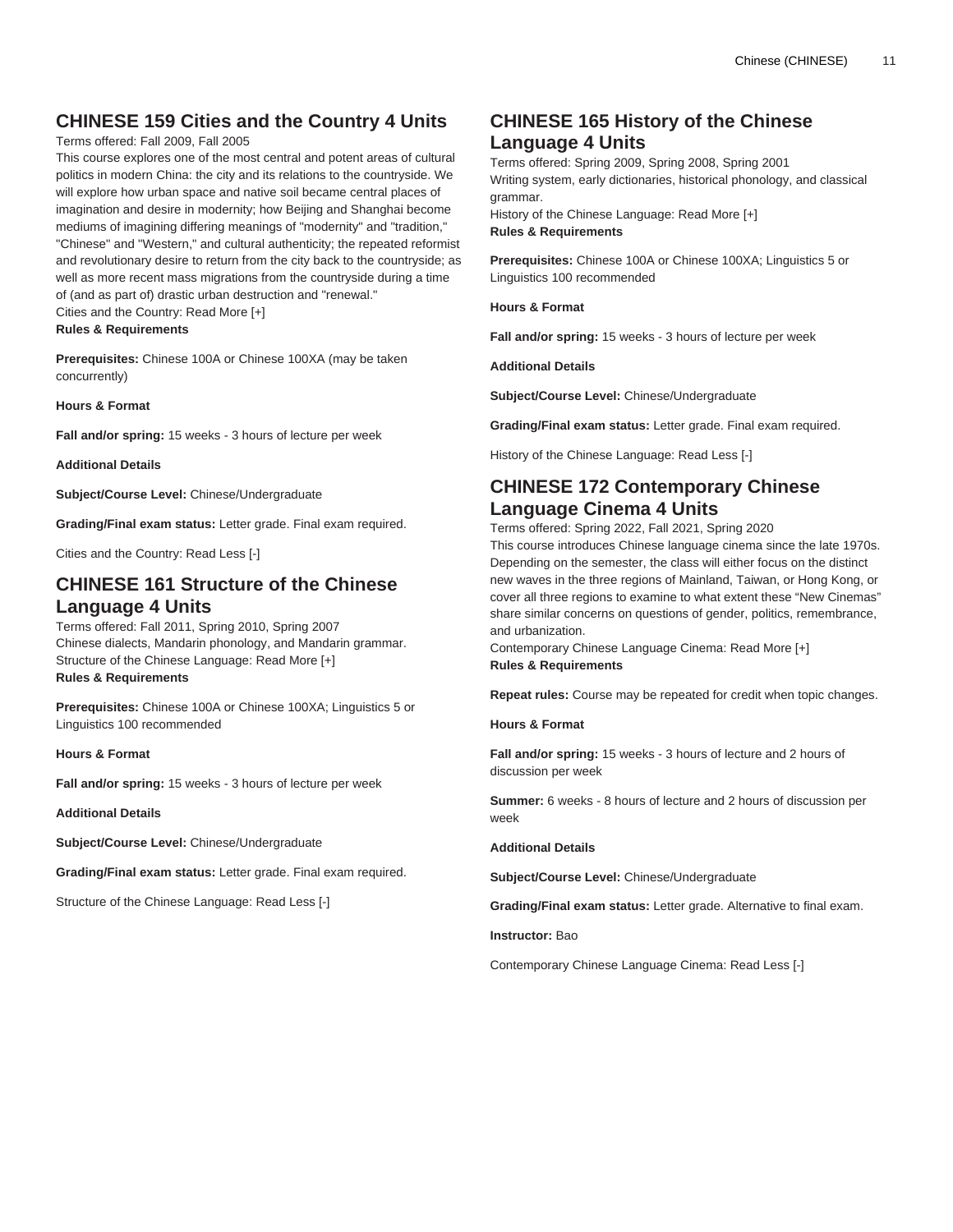# **CHINESE 176 Bad Emperors: Fantasies of Sovereignty and Transgression in the Chinese Tradition 4 Units**

### Terms offered: Spring 2020, Spring 2014

Ideals of good governance are a core concern of many brands of traditional Chinese thought. The image of the ruler whose authority is exercised in harmony with the desires and interests of the society at large plays a key role not only in theories of governance but also in thought about ethics and psychology. There is also a fascination with the bad ruler. In addition to serving as negative examples just as good rulers serve as positive examples, bad rulers also provide an imaginative space for thinking about extremes of human will, offering an outlet for fantasy and vicarious gratification of desires that normally remain taboo. Bad Emperors: Fantasies of Sovereignty and Transgression in the Chinese Tradition: Read More [+]

**Hours & Format**

**Fall and/or spring:** 15 weeks - 3 hours of lecture per week

**Additional Details**

**Subject/Course Level:** Chinese/Undergraduate

**Grading/Final exam status:** Letter grade. Final exam required.

### **Instructor:** Ashmore

Bad Emperors: Fantasies of Sovereignty and Transgression in the Chinese Tradition: Read Less [-]

# **CHINESE 178 Traditional Chinese Drama 4 Units**

Terms offered: Fall 2017, Fall 2015

This course introduces the history of traditional Chinese drama from the thirteenth to seventeenth centuries, covering important works from a wide range of genres (farcical, religious, detective, martial arts, historical, and romantic). We study Chinese theater in the context of pleasure precincts, ad hoc markets, ritual parades, and printed matter. The underlying questions we ask are: how did different kinds of spatial structure historically define performance? And how did these varied spatial configurations orient the relationship of the audience to the performance differently? And what general implications did the theatrical space have for the constitution of the self and for social formation in medieval and early modern China?

Traditional Chinese Drama: Read More [+] **Hours & Format**

**Fall and/or spring:** 15 weeks - 3 hours of lecture per week

**Additional Details**

**Subject/Course Level:** Chinese/Undergraduate

**Grading/Final exam status:** Letter grade. Final exam required.

**Formerly known as:** Chinese 138

Traditional Chinese Drama: Read Less [-]

# **CHINESE 179 Exploring Premodern Chinese Novels 4 Units**

Terms offered: Spring 2022, Spring 2021, Spring 2016 Vernacular fiction in late imperial China emerged at the margins of official historiography, traveled through oral storytelling, and reached sophistication in the hands of literati. Covering the major genres and masterpieces of traditional Chinese novels including military, martial arts, libertine, and romantic stories, this course investigates how shifting boundaries brought about significant transformations of Chinese narrative at the levels of both form and content.

Exploring Premodern Chinese Novels: Read More [+] **Rules & Requirements**

**Repeat rules:** Course may be repeated for credit when topic changes.

**Hours & Format**

**Fall and/or spring:** 15 weeks - 3 hours of lecture per week

**Additional Details**

**Subject/Course Level:** Chinese/Undergraduate

**Grading/Final exam status:** Letter grade. Final exam not required.

**Instructor:** Lam

Exploring Premodern Chinese Novels: Read Less [-]

### **CHINESE 180 The Story of the Stone 4 Units**

Terms offered: Spring 2022, Spring 2020, Spring 2015 This course centers around intensive reading and analysis of Cao Xueqin's 18th-century masterpiece of Chinese fiction (also known as the Dream of the Red Chamber). Students will be introduced to the literary, cultural, philosophical, and material world from which this work emerged, as well as various approaches to the world within the text. The Story of the Stone: Read More [+] **Hours & Format**

**Fall and/or spring:** 15 weeks - 3 hours of lecture per week

**Summer:** 8 weeks - 6 hours of lecture per week

**Additional Details**

**Subject/Course Level:** Chinese/Undergraduate

**Grading/Final exam status:** Letter grade. Final exam required.

The Story of the Stone: Read Less [-]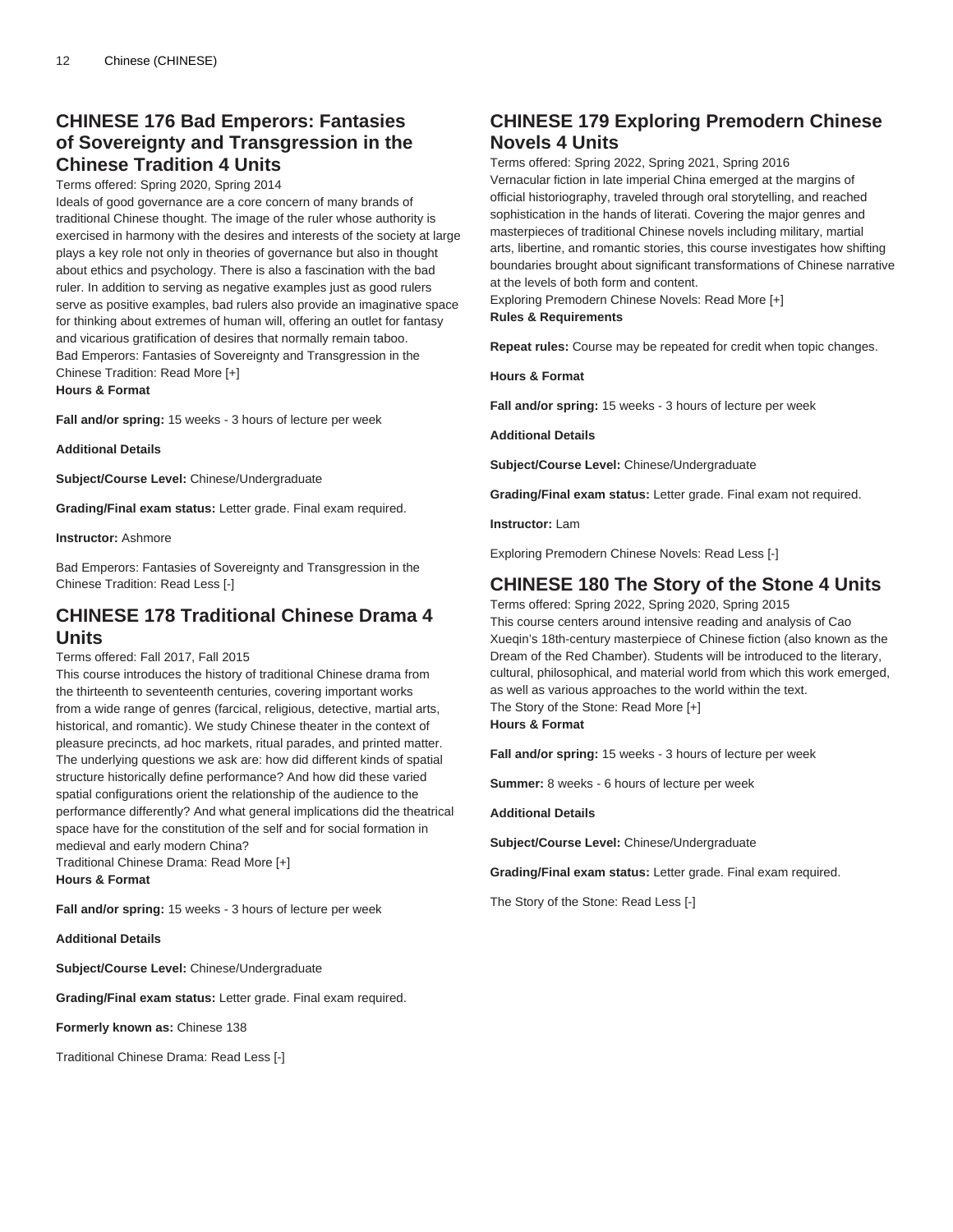# **CHINESE 186 Confucius and His Interpreters 4 Units**

Terms offered: Fall 2021, Spring 2021, Fall 2019

This course examines the development of Confucianism in premodern China using a dialogical model that emphasizes its interactions with competing viewpoints. Particular attention will be paid to ritual, conceptions of human nature, ethics, and to the way that varieties of Confucianism were rooted in more general theories of value. Confucius and His Interpreters: Read More [+] **Hours & Format**

**Fall and/or spring:** 15 weeks - 3 hours of lecture and 1 hour of discussion per week

### **Summer:**

6 weeks - 8 hours of lecture and 2 hours of discussion per week 10 weeks - 5 hours of lecture and 1 hour of discussion per week

### **Additional Details**

**Subject/Course Level:** Chinese/Undergraduate

**Grading/Final exam status:** Letter grade. Final exam required.

Confucius and His Interpreters: Read Less [-]

# **CHINESE 187 Literature and Media Culture in Taiwan 4 Units**

### Terms offered: Prior to 2007

This course is an intensive introduction in English translation to the history, literature, and media culture of Taiwan. Literature and Media Culture in Taiwan: Read More [+] **Hours & Format**

**Fall and/or spring:** 15 weeks - 3 hours of lecture per week

**Additional Details**

**Subject/Course Level:** Chinese/Undergraduate

**Grading/Final exam status:** Letter grade. Final exam required.

Literature and Media Culture in Taiwan: Read Less [-]

# **CHINESE 188 Popular Media in Modern China 4 Units**

Terms offered: Fall 2022, Spring 2021, Fall 2017

This course is an introduction to media culture in 20th-century China, with an emphasis on photography, cinema, and popular music. The course places these productions in historical and cultural context, examining the complex intertwinement of culture, technology, and politics in China, Hong Kong, and Taiwan from the turn of the last century to the beginning of the 21st. Students will also be introduced to a number of approaches to thinking about and analyzing popular cultural phenomena. Popular Media in Modern China: Read More [+] **Hours & Format**

**Fall and/or spring:** 15 weeks - 3 hours of lecture and 1 hour of discussion per week

#### **Additional Details**

**Subject/Course Level:** Chinese/Undergraduate

**Grading/Final exam status:** Letter grade. Final exam required.

Popular Media in Modern China: Read Less [-]

### **CHINESE 189 Chinese Landscapes: Space, Place, and Travel 4 Units**

Terms offered: Spring 2019, Spring 2010, Fall 2008 What do landscapes "do"? How do landscape images and travel narratives mediate experiences of land, nature, and other peoples? How do landscapes map one's place in the world, shaping both cultural identities and real geographic spaces? Can landscapes travel? This course explores such questions by examining one of the world's longestrunning traditions of landscape representation. We will consider such landscape genres as poetry, prose description, fiction, travel narrative, maps, painting, and photography, and consider their work across China's long history of imperial expansion, colonization, and globalization. We will also consider China's places in thinking about landscape and travel in the West.

Chinese Landscapes: Space, Place, and Travel: Read More [+] **Rules & Requirements**

**Prerequisites:** One previous course in literature or cultural studies

**Hours & Format**

**Fall and/or spring:** 15 weeks - 3 hours of lecture per week

**Additional Details**

**Subject/Course Level:** Chinese/Undergraduate

**Grading/Final exam status:** Letter grade. Final exam required.

Chinese Landscapes: Space, Place, and Travel: Read Less [-]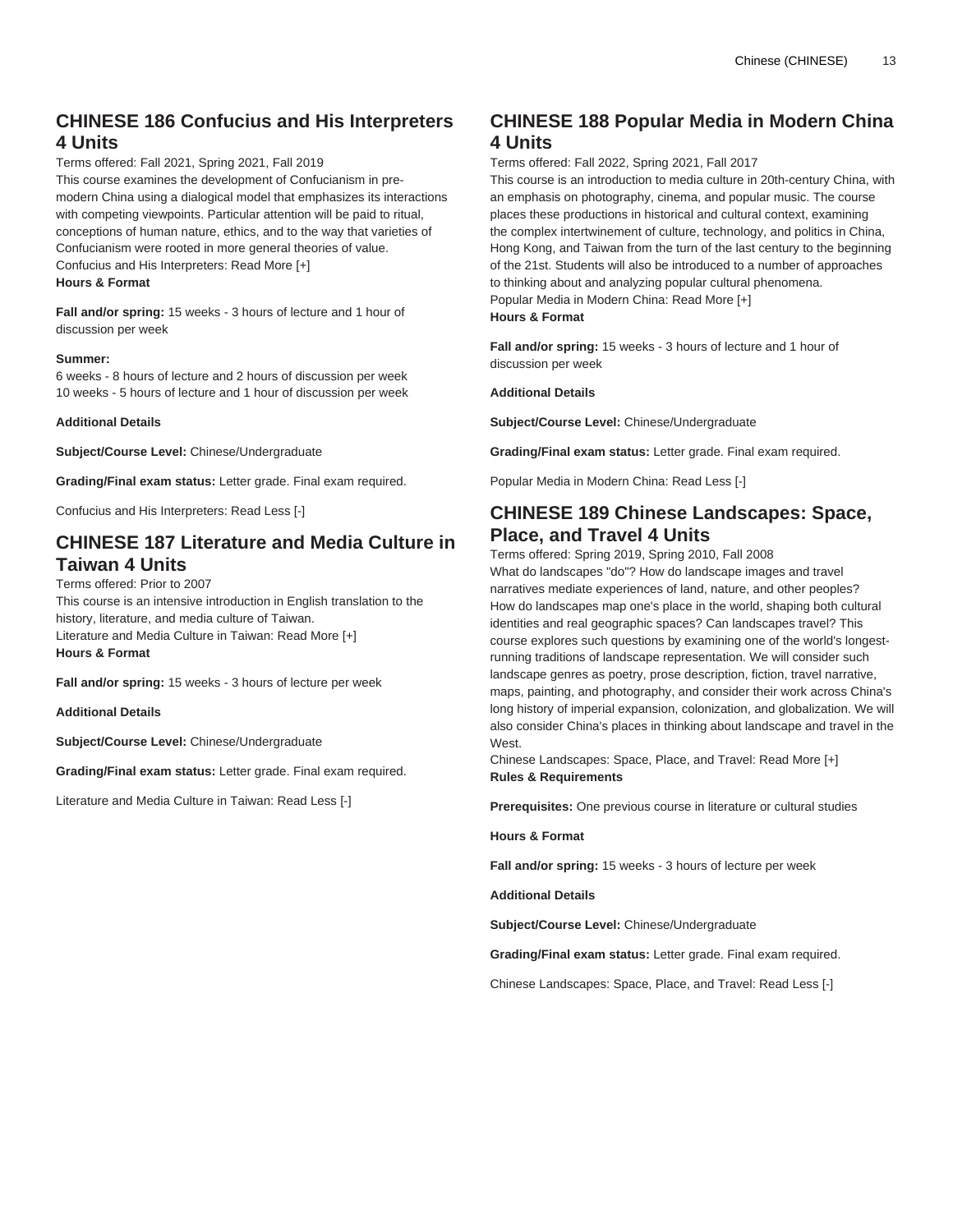# **CHINESE H195A Honors Course 2 - 5 Units**

Terms offered: Fall 2021, Fall 2020, Fall 2019

Directed independent study and preparation of senior honors thesis. Limited to senior honors candidates in East Asian Languages (for description of Honors Program, see Index). Honors Course: Read More [+]

### **Rules & Requirements**

**Prerequisites:** Senior honors standing in East Asian Languages, 3.5 GPA in major, 3.3 overall

**Hours & Format**

**Fall and/or spring:** 15 weeks - 0 hours of independent study per week

**Additional Details**

**Subject/Course Level:** Chinese/Undergraduate

**Grading/Final exam status:** Letter grade. This is part one of a year long series course. A provisional grade of IP (in progress) will be applied and later replaced with the final grade after completing part two of the series. Final exam not required.

Honors Course: Read Less [-]

### **CHINESE H195B Honors Course 2 - 5 Units**

Terms offered: Spring 2022, Spring 2018, Fall 2015 Directed independent study and preparation of senior honors thesis. Limited to senior honors candidates in East Asian Languages (for description of Honors Program, see Index).

Honors Course: Read More [+] **Rules & Requirements**

**Prerequisites:** Senior honors standing in East Asian Languages, 3.5 major GPA, 3.3 overall

**Hours & Format**

**Fall and/or spring:** 15 weeks - 0 hours of independent study per week

**Additional Details**

**Subject/Course Level:** Chinese/Undergraduate

**Grading/Final exam status:** Letter grade. This is part two of a year long series course. Upon completion, the final grade will be applied to both parts of the series. Final exam not required.

Honors Course: Read Less [-]

# **CHINESE 198 Directed Group Study 1 - 4 Units**

Terms offered: Fall 2015, Fall 2014, Fall 2013 Small group instruction in topics not covered by regularly scheduled courses. Directed Group Study: Read More [+] **Rules & Requirements**

**Prerequisites:** Upper division standing

**Credit Restrictions:** Enrollment is restricted; see the Introduction to Courses and Curricula section of this catalog.

**Repeat rules:** Course may be repeated for credit without restriction.

### **Hours & Format**

**Fall and/or spring:** 15 weeks - 1-4 hours of directed group study per week

#### **Summer:**

3 weeks - 3-20 hours of directed group study per week 6 weeks - 2.5-10 hours of directed group study per week 8 weeks - 1.5-7.5 hours of directed group study per week

### **Additional Details**

**Subject/Course Level:** Chinese/Undergraduate

**Grading/Final exam status:** Offered for pass/not pass grade only. Final exam not required.

Directed Group Study: Read Less [-]

### **CHINESE 199 Independent Study 1 - 4 Units**

Terms offered: Spring 2022, Spring 2021, Spring 2020 Independent study in topics not covered by regularly scheduled courses. Independent Study: Read More [+] **Rules & Requirements**

**Prerequisites:** Upper division standing

**Credit Restrictions:** Enrollment is restricted; see the Introduction to Courses and Curricula section of this catalog.

**Repeat rules:** Course may be repeated for credit without restriction.

#### **Hours & Format**

**Fall and/or spring:** 15 weeks - 1-4 hours of independent study per week

#### **Summer:**

3 weeks - 5-20 hours of independent study per week

- 6 weeks 2.5-10 hours of independent study per week
- 8 weeks 1.5-7.5 hours of independent study per week

### **Additional Details**

**Subject/Course Level:** Chinese/Undergraduate

**Grading/Final exam status:** Offered for pass/not pass grade only. Final exam not required.

Independent Study: Read Less [-]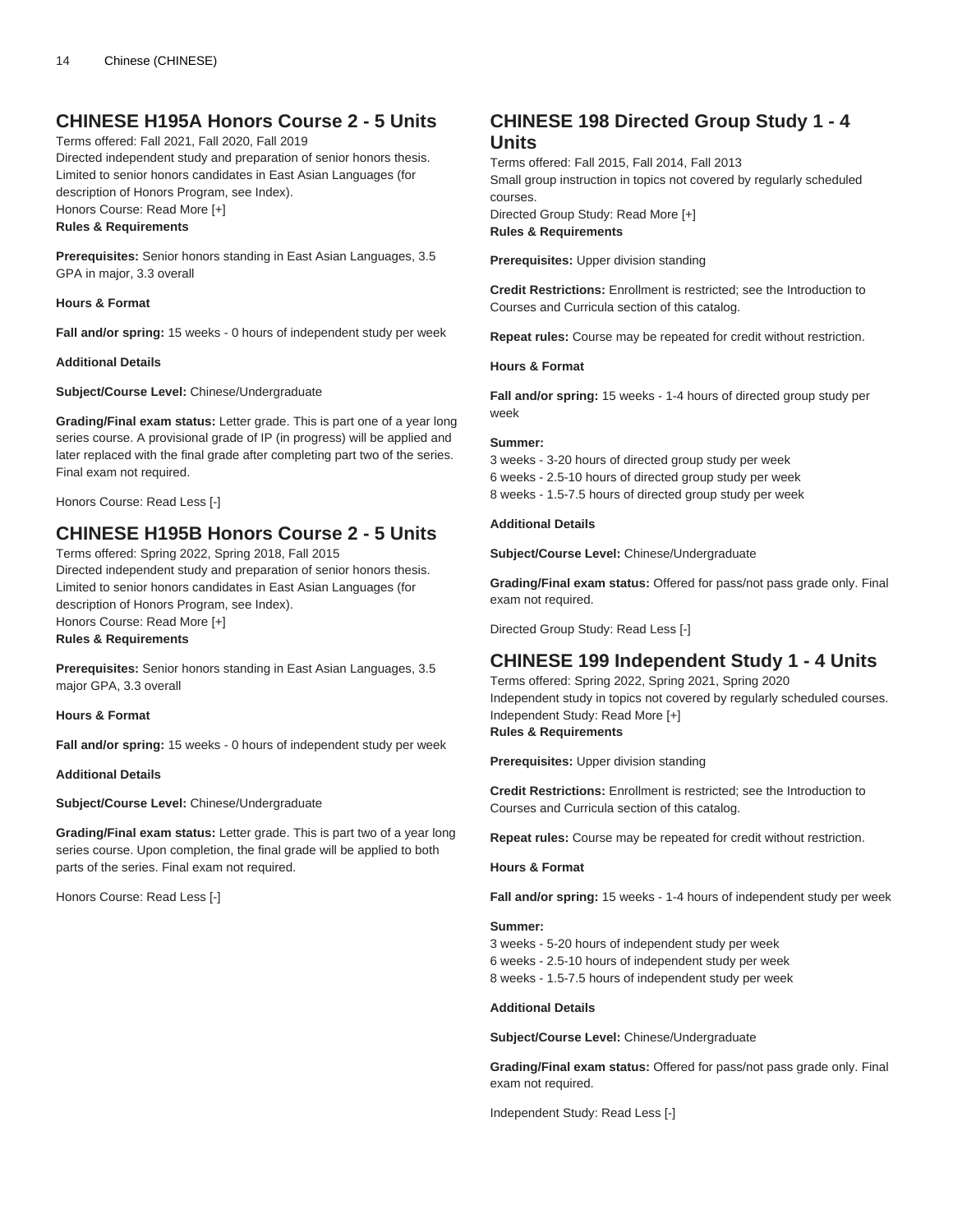# **CHINESE 220 Seminar in Philological Analysis of Ancient Chinese Texts 2 or 4 Units**

Terms offered: Fall 2019, Fall 2018, Spring 2013 Readings vary from year to year and are drawn from a wide variety of philosophical and historiographical sources.

Seminar in Philological Analysis of Ancient Chinese Texts: Read More [+] **Rules & Requirements**

**Repeat rules:** Course may be repeated for credit when topic changes.

**Hours & Format**

**Fall and/or spring:** 15 weeks - 3-3 hours of seminar per week

**Additional Details**

**Subject/Course Level:** Chinese/Graduate

**Grading:** Letter grade.

Seminar in Philological Analysis of Ancient Chinese Texts: Read Less [-]

# **CHINESE 221 Reading the Zhuangzi 2 or 4 Units**

Terms offered: Spring 2021, Spring 2019, Spring 2017 This course sets out to examine a set of "focus chapters" from the Zhuangzi along several dimensions: 1) in the context of Warring States thought, 2) as independent stories that need to be puzzled through and read critically, and 3) tracing the influence of those chapters on subsequent periods of Chinese thought. Reading the Zhuangzi: Read More [+] **Rules & Requirements**

**Repeat rules:** Course may be repeated for credit when topic changes.

**Hours & Format**

**Fall and/or spring:** 15 weeks - 3-3 hours of seminar per week

**Additional Details**

**Subject/Course Level:** Chinese/Graduate

**Grading:** Letter grade.

Reading the Zhuangzi: Read Less [-]

# **CHINESE 222 Early Chinese Thought 2 or 4 Units**

Terms offered: Fall 2017, Fall 2016, Spring 2015 An analytical exploration of the central texts of Warring States (453-221 BCE) religion and philosophy. Early Chinese Thought: Read More [+] **Rules & Requirements**

**Prerequisites:** At least one year of Classical Chinese

**Repeat rules:** Course may be repeated for credit when topic changes.

**Hours & Format**

**Fall and/or spring:** 15 weeks - 3-3 hours of seminar per week

**Additional Details**

**Subject/Course Level:** Chinese/Graduate

**Grading:** The grading option will be decided by the instructor when the class is offered.

Early Chinese Thought: Read Less [-]

# **CHINESE C223 Readings in Chinese Buddhist Texts 2 or 4 Units**

Terms offered: Fall 2022, Spring 2022, Fall 2021, Spring 2021 This seminar is an intensive introduction to various genres of Buddhist literature in classical Chinese, including translations of Sanskrit and Central Asian scriptures. Chinese commentaries, philosophical treatises, hagiographies, and sectarian works. It is intended for graduate students who already have some facility in classical Chinese. It will also serve as a tools and methods course, covering the basic reference works and secondary scholarship in the field of East Asian Buddhism. The content of the course will be adjusted from semester to semester to best accommodate the needs and interests of students. Readings in Chinese Buddhist Texts: Read More [+] **Rules & Requirements**

**Prerequisites:** Consent of instructor

**Repeat rules:** Course may be repeated for credit when topic changes.

**Hours & Format**

**Fall and/or spring:** 15 weeks - 3-3 hours of seminar per week

**Additional Details**

**Subject/Course Level:** Chinese/Graduate

**Grading:** Letter grade.

**Also listed as:** BUDDSTD C223

Readings in Chinese Buddhist Texts: Read Less [-]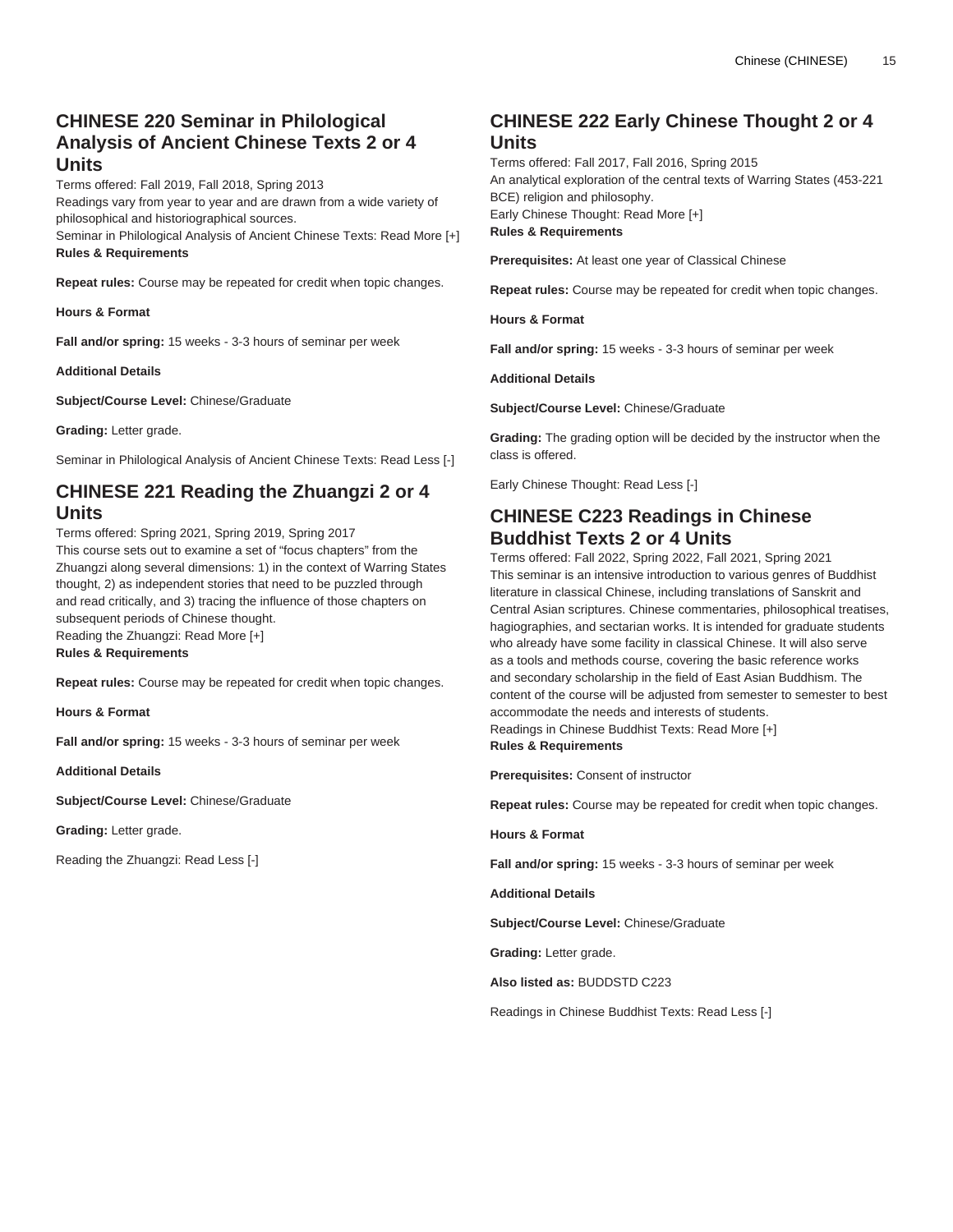# **CHINESE 230 Seminar in Chinese Literary History 2 or 4 Units**

Terms offered: Fall 2015, Spring 2011, Spring 2008 Readings in major genres and authors of Chinese literature, with attention to relevant "nonliterary" (philosophical, scholarly, historiographical, etc.) sources where useful; period and thematic focus varies from semester to semester. Seminar in Chinese Literary History: Read More [+]

**Rules & Requirements**

**Prerequisites:** Good reading knowledge of classical Chinese and consent of instructor. Previous course work in classical Chinese literature is desirable

**Repeat rules:** Course may be repeated for credit when topic changes.

**Hours & Format**

**Fall and/or spring:** 15 weeks - 3-3 hours of seminar per week

**Additional Details**

**Subject/Course Level:** Chinese/Graduate

**Grading:** Letter grade.

Seminar in Chinese Literary History: Read Less [-]

# **CHINESE 234 Texts on the Civilization of Medieval China 2 or 4 Units**

Terms offered: Fall 2022, Spring 2022, Fall 2021 Course content varies with interests of students. Texts on the Civilization of Medieval China: Read More [+] **Rules & Requirements**

**Repeat rules:** Course may be repeated for credit when topic changes.

**Hours & Format**

**Fall and/or spring:** 15 weeks - 3-3 hours of seminar per week

**Additional Details**

**Subject/Course Level:** Chinese/Graduate

**Grading:** Letter grade.

Texts on the Civilization of Medieval China: Read Less [-]

# **CHINESE 242 Genre and Method in Traditional Chinese Texts 2 or 4 Units**

Terms offered: Prior to 2007

Introduction to the history of Chinese textual production. Detailed close reading of the texts and training in the methodologies of solving problems of lexicon, theme, structure, imagery, and metaphor.

Genre and Method in Traditional Chinese Texts: Read More [+] **Rules & Requirements**

**Prerequisites:** Chinese 110B, and Chinese 100B or Chinese 100XB; or consent of instructor

**Hours & Format**

**Fall and/or spring:** 15 weeks - 3-3 hours of seminar per week

**Additional Details**

**Subject/Course Level:** Chinese/Graduate

**Grading:** Letter grade.

**Formerly known as:** Chinese 242A

Genre and Method in Traditional Chinese Texts: Read Less [-]

### **CHINESE 254 Chinese Literatures and Cultures in Global Context 2 or 4 Units**

Terms offered: Fall 2022, Spring 2021, Fall 2017

This course explores relations of Chinese literature and culture to other parts of Asia, Africa, Latin America, or the West, ranging from specific global transactions to comparative perspectives, and ranging widely across different historical periods. Specific topics vary from year to year. Chinese Literatures and Cultures in Global Context: Read More [+] **Rules & Requirements**

**Repeat rules:** Course may be repeated for credit when topic changes.

**Hours & Format**

**Fall and/or spring:** 15 weeks - 3-3 hours of seminar per week

**Additional Details**

**Subject/Course Level:** Chinese/Graduate

**Grading:** Letter grade.

Chinese Literatures and Cultures in Global Context: Read Less [-]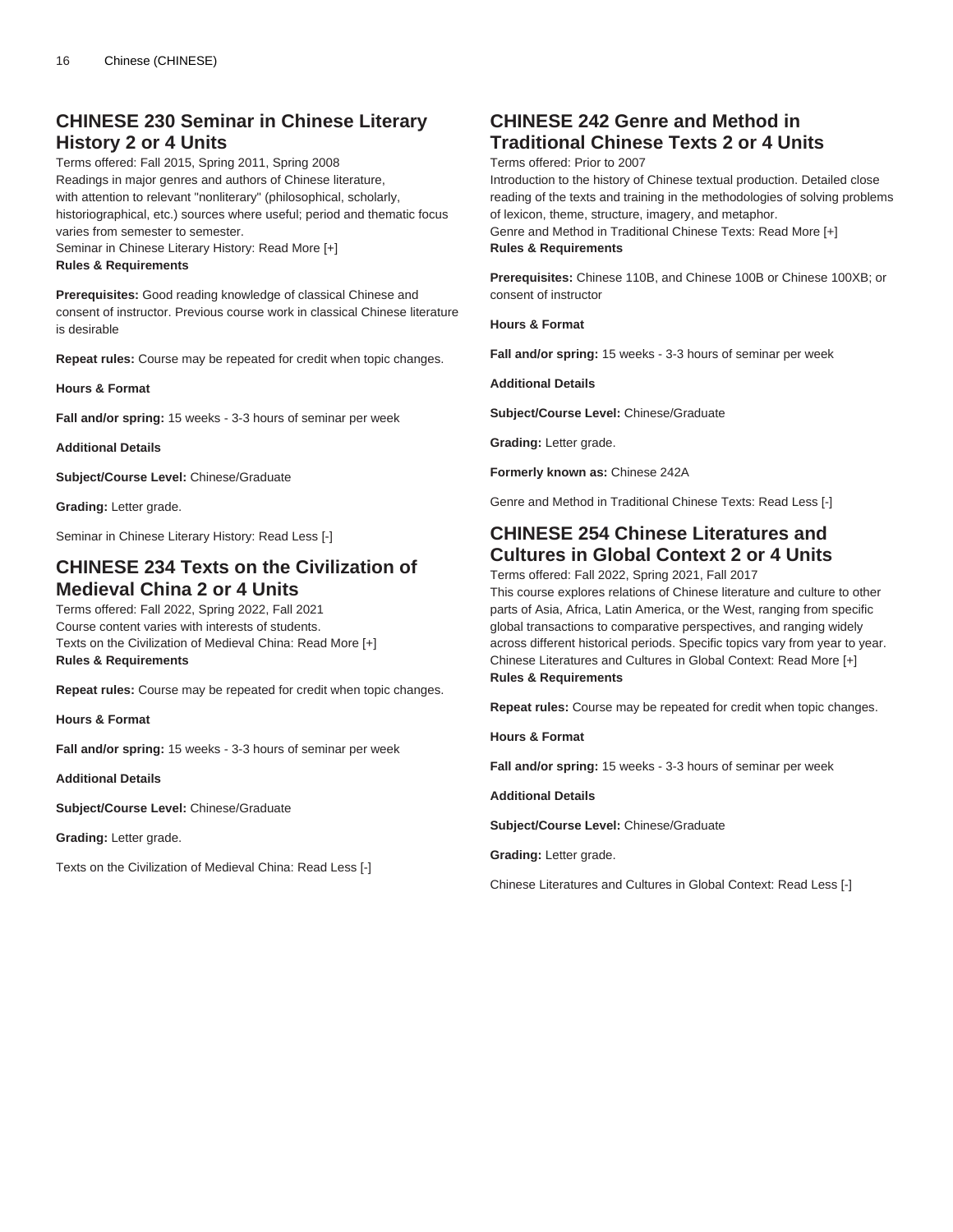# **CHINESE 255 Late Imperial Fiction and Drama 2 or 4 Units**

Terms offered: Fall 2021, Spring 2021, Fall 2020

This course examines the canonical texts of the late-imperial period, placing them in the context of literary culture of the Ming-Qing. The course focuses on a different set of texts each time it is taught; the aim is to introduce students to the primary issues in scholarship of late-imperial fiction and drama over a period of several years. Late Imperial Fiction and Drama: Read More [+] **Rules & Requirements**

**Repeat rules:** Course may be repeated for credit when topic changes.

**Hours & Format**

**Fall and/or spring:** 15 weeks - 3-3 hours of seminar per week

**Additional Details**

**Subject/Course Level:** Chinese/Graduate

**Grading:** Letter grade.

Late Imperial Fiction and Drama: Read Less [-]

### **CHINESE 257 Modern Chinese Literature 2 or 4 Units**

Terms offered: Spring 2019, Spring 2015, Fall 2013 Graduate seminar in modern Chinese literature. Topics vary from year to year.

Modern Chinese Literature: Read More [+] **Rules & Requirements**

**Prerequisites:** Reading knowledge of modern Chinese

**Repeat rules:** Course may be repeated for credit when topic changes.

**Hours & Format**

**Fall and/or spring:** 15 weeks - 3-3 hours of seminar per week

**Additional Details**

**Subject/Course Level:** Chinese/Graduate

**Grading:** Letter grade.

Modern Chinese Literature: Read Less [-]

# **CHINESE 280 Modern Chinese Cultural Studies 2 or 4 Units**

Terms offered: Fall 2016, Fall 2014, Spring 2014

Directed study of modern Chinese literary and media cultures. Course provides both historical coverage and a grounding in various theoretical problems and methodological approaches. Topics include print culture, cinema, popular music, and material culture; emphasis varies from year to year.

Modern Chinese Cultural Studies: Read More [+] **Rules & Requirements**

**Prerequisites:** Reading knowledge of modern Chinese

**Repeat rules:** Course may be repeated for credit when topic changes.

**Hours & Format**

**Fall and/or spring:** 15 weeks - 3-3 hours of seminar per week

**Additional Details**

**Subject/Course Level:** Chinese/Graduate

**Grading:** The grading option will be decided by the instructor when the class is offered.

Modern Chinese Cultural Studies: Read Less [-]

### **CHINESE 282 Modern Chinese Film Studies 2 or 4 Units**

Terms offered: Fall 2020, Spring 2020, Fall 2017 Directed study of modern Chinese film. Emphasis varies from year to year. Modern Chinese Film Studies: Read More [+] **Rules & Requirements**

**Prerequisites:** Reading knowledge of modern Chinese

**Repeat rules:** Course may be repeated for credit when topic changes.

**Hours & Format**

**Fall and/or spring:** 15 weeks - 3-3 hours of seminar and 2-2 hours of discussion per week

**Additional Details**

**Subject/Course Level:** Chinese/Graduate

**Grading:** Letter grade.

Modern Chinese Film Studies: Read Less [-]